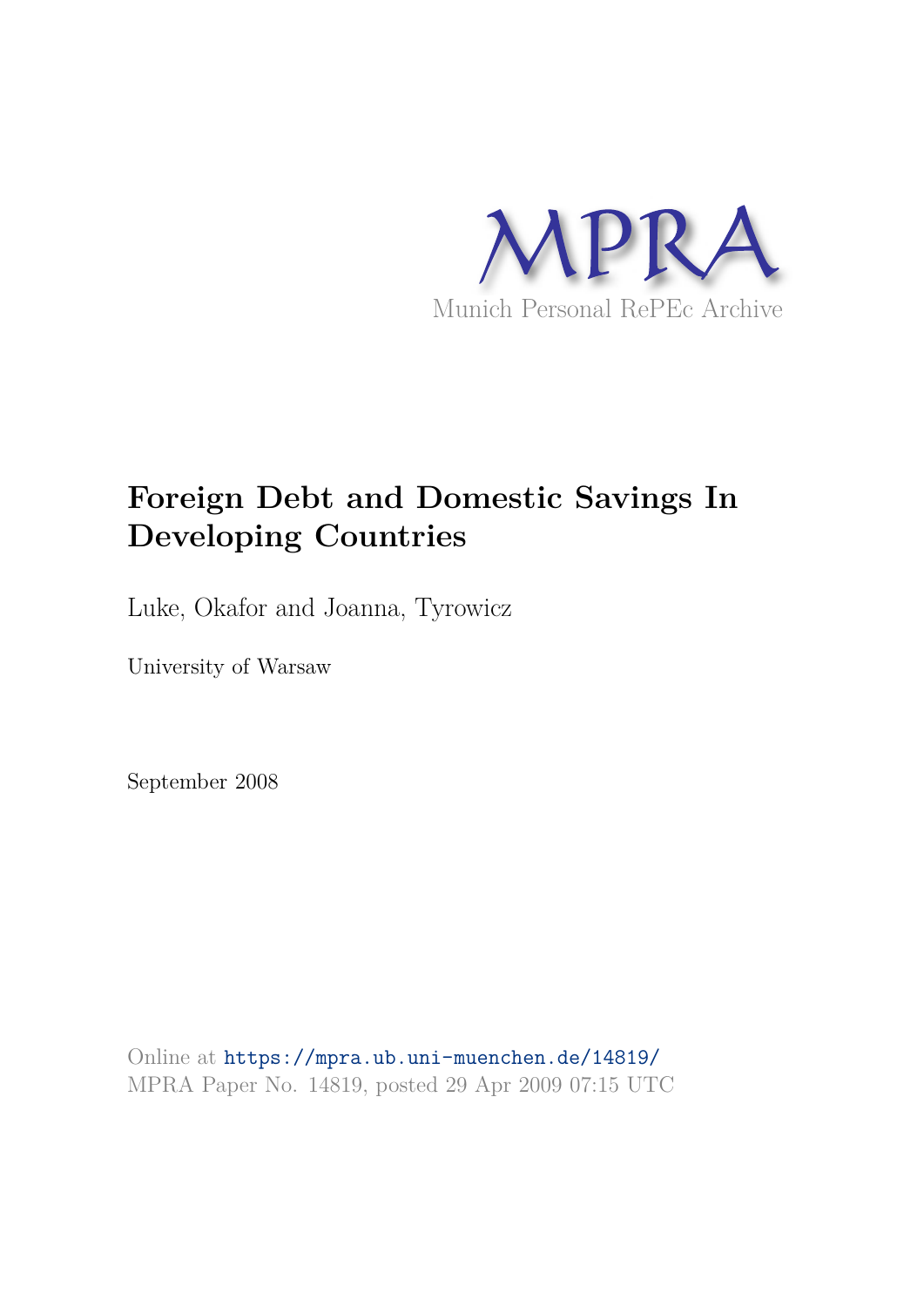# FOREIGN DEBT AND DOMESTIC SAVINGS IN DEVELOPING COUNTRIES

LUKE EMEKA OKAFOR & JOANNA TYROWICZ

# **ABSTRACT**

This paper approaches the question of potential causality between foreign debt and domestic savings in the context of developing countries. Literature provides evidence in as far as foreign debt and development is concerned, but little attention was given so far to internal potential for capital formation. We provide a theoretical framework and test its relevance using 1975-2004 data for two groups of countries: sub-Saharan Africa and Latin America with the Caribbean. With the use of instrumental variables we find negative impact of foreign debt on domestic savings especially in the long run. The results are not susceptible to the choice of countries or outliers. However, the relationship between foreign debt and savings seems to depend on debt accumulation gaining significance only after passing a country specific threshold.

Key words: foreign debt, domestic savings, Latin America, Africa, MIU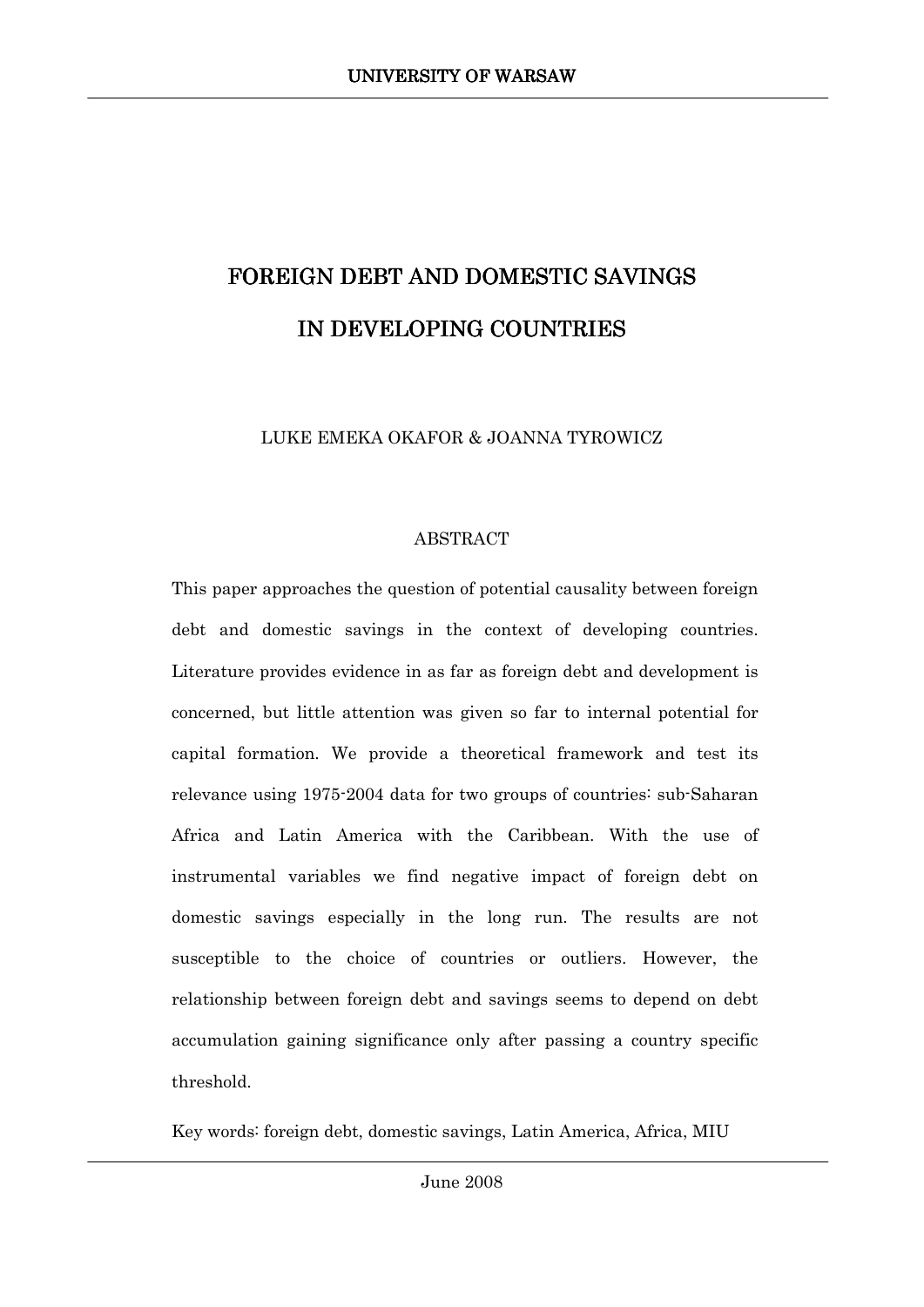## **INTRODUCTION**  $\mathbf{1}$

Historically speaking, in about 1950's to 1970's, repeated deficits in the current account especially in developing countries were viewed as normal. Developing countries were basically advised by notable international financial organizations and some influential stakeholders to borrow from outside and create an enabling environment conducive for foreign investments. This was supposed to be a miraculous mixture for enhancing economic growth. However, little attention seems to be paid to the liability side of the current account deficit which increased the external indebtedness mainly in the sub-Saharan Africa (SSA) and Latin American and Caribbean (LAC). Up to 1980s and the default of servicing debt by Mexico this solution seemed to work perfectly. Today, we witness almost three decades during which developing countries were struggling with enormous foreign debt and developed ones implemented a number of (unsuccessful) debt relief programs. What are the internal economic consequences in developing countries?

Recent foreign debt literature on developing countries has focused more strongly on currency crises (frequently following the failure to service foreign debts) than on the question of likely interplay between foreign debt and domestic savings. This paper attempts to provide a theoretical link between foreign debt and domestic savings. Does the supply of foreign credit influence internal domestic behaviour? A positive answer to this question has far reaching consequences, actually affecting capital accumulation and thus growth in developing countries. Naturally, without internal ability of a country to accumulate savings, the long run perspectives of repayment seem feeble.

This study is delimited to Latin American and Caribbean (LAC) and sub-Saharan Africa (SSA). These two regions of the world comprise most of the countries classified as developing countries by World Bank, United Nations *etc.* Consequently, most of these countries are perceived as underdeveloped based on certain standards and indicators.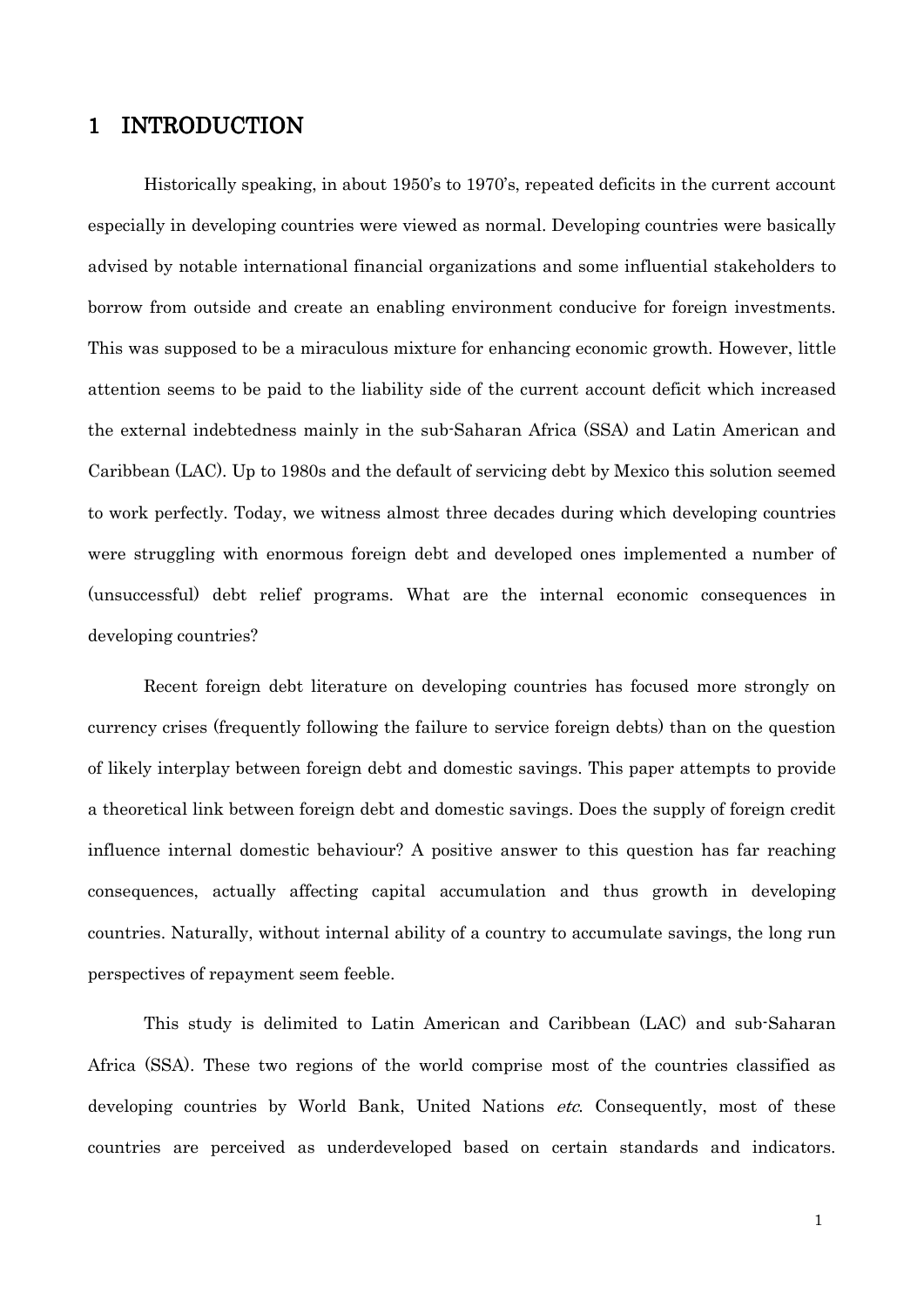However, the choice of these two regions also emanates from the fact that they form two very distinct groups with group-specific characteristics. As would be easily observed, LAC and SSA are quite distinct in terms of economic conditions, and location within the globe amongst others. At the same time, they are fairly homogenous within each of the two groups. Importantly, the two regions selected for the study had very different indebtedness paths. Upon regaining of independence in about 1820s for most LAC countries, they relied deeply on international capital flows to finance development projects. Foreign capital provided the opportunity for these countries to grow and protect themselves while at the same time creating likely huge debt burden on the blossoming economies. The experience of most LAC nations seems to be similar in relation to booms and bust cycles prior to and in the 1980's. After about 25 years of economic expansion that kicked off in about 1970's, LAC experienced serious credit crunch, debt crisis, and a prolonged economic recession. By contrast, the economic situation of SSA countries worsened greatly in the 1980's in terms of domestic factors like inflation, unemployment, rising fiscal deficits and capital flights and external factors such as declining primary commodity prices, unfavorable terms of trade, hike in global interest rates, dwindling capital flows etc Amidst all these economic quagmires, the region accumulated huge foreign debt stock associated with heavy burden of debt service. Also, LAC mainly borrowed from private lenders like commercial banks while SSA countries were mainly indebted to international financial institutions for the periods under examination.

The purpose of this study has been to seek the link between foreign debt and domestic savings at least in the long run and other likely channels through which foreign debt may impact on domestic savings. This paper is structured as follows. In the next section we briefly review relevant empirical literature. We then move to formulating a theoretical model allowing to directly link foreign debt to domestic savings decisions. We proceed to empirically test the relevance of this link. By the use of instrumental variables we demonstrate that not only this link is significant, but also seems to be causal.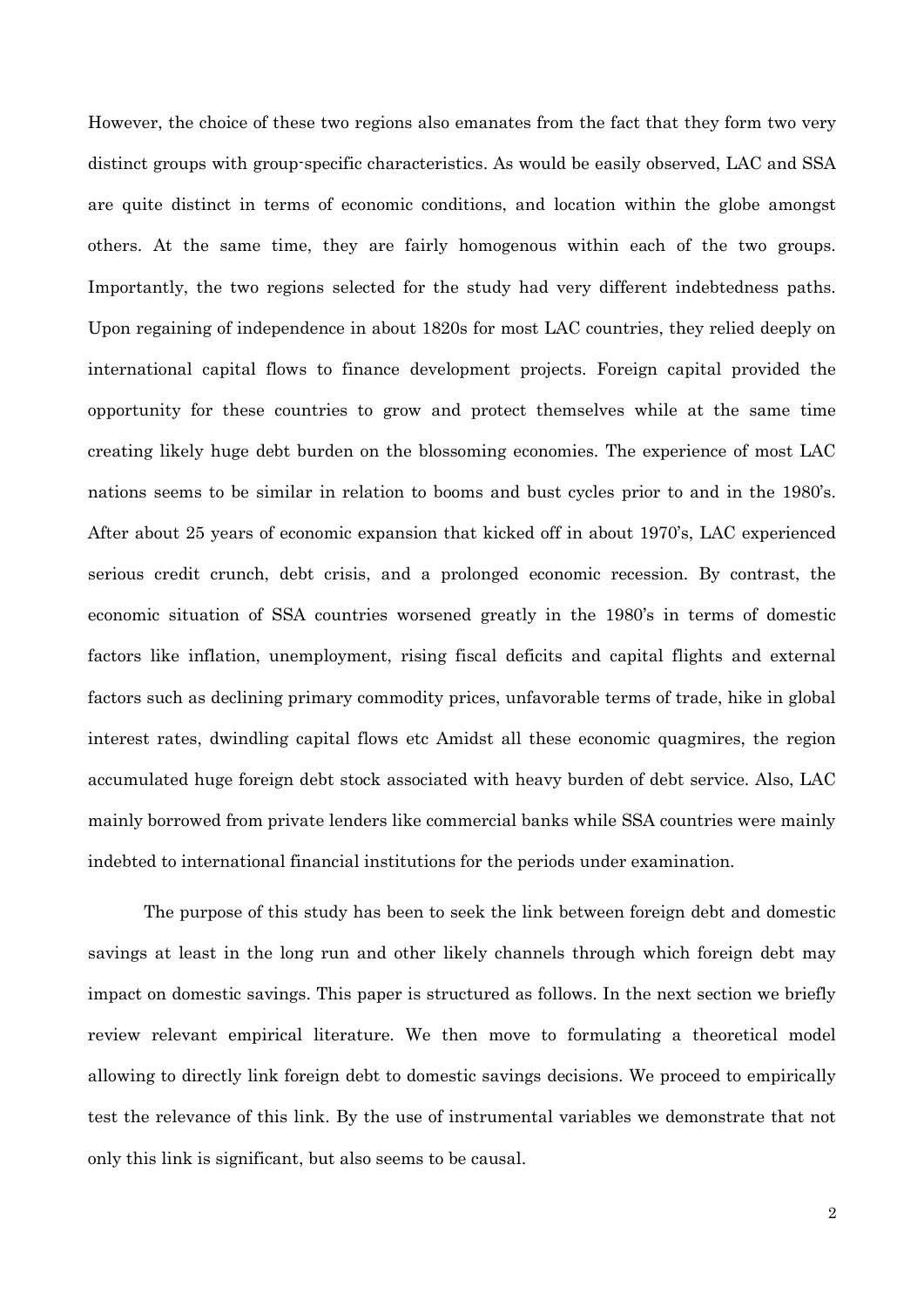### **LITERATURE REVIEW**  $\mathbf{2}$

The burden of debt service continues to increase for the Third World Countries despite numerous efforts at addressing the problem. The Baker and Bradley style initiatives in the forms of increase in lending or writing down the debt and other initiatives from international financial institutions seems not to have addressed the problem. The increasing burden of debt service in some developing countries is one of factors that ignited our interest in attempting to ascertain the link between foreign debt and domestic savings. Froning and Schavey (2000) note that poor countries in the strict sense owe huge amount of overall debt and that most HIPCs were confronted with foreign debt that is more than twice their gross domestic products and debt servicing may end up consuming greater shares of government revenue and scarce foreign exchange. As this burden increases, these countries must allocate large portions of their budgets to servicing debt, which may result in higher taxes, more borrowings, and more likelihood of debt defaults.

Ndikumana and Boyce (2003) found that between 1970 and 1996 total capital flight from 30 sub-Saharan countries was in the neighbourhood of \$187bn (at 1996 value), which implies that for every dollar of foreign borrowing in the region, approximately 80 cents flowed out in the form of capital flight in the same year<sup>1</sup>. Had this money stayed in hosting countries, debt burdens would have been reduced considerably.

Many studies had been carried out on the effect of foreign debt on economic growth and in a number of cases on its effect on investment and to what extent does foreign savings replace domestic savings. However, there seems to be a gap in the literature of foreign debt as the issue of the impact of foreign debt on domestic savings has not been investigated on a cross-sectional level. A number of authors had cited mismanagement of borrowed funds and other flaws in the economic policies and programs in the developing countries as factors that

<sup>&</sup>lt;sup>1</sup> Similarly, Morgan Guaranty Trust estimates that, for the ten major Latin American debtors, capital flight totalled \$30.8 billion for the 1983-1985 periods.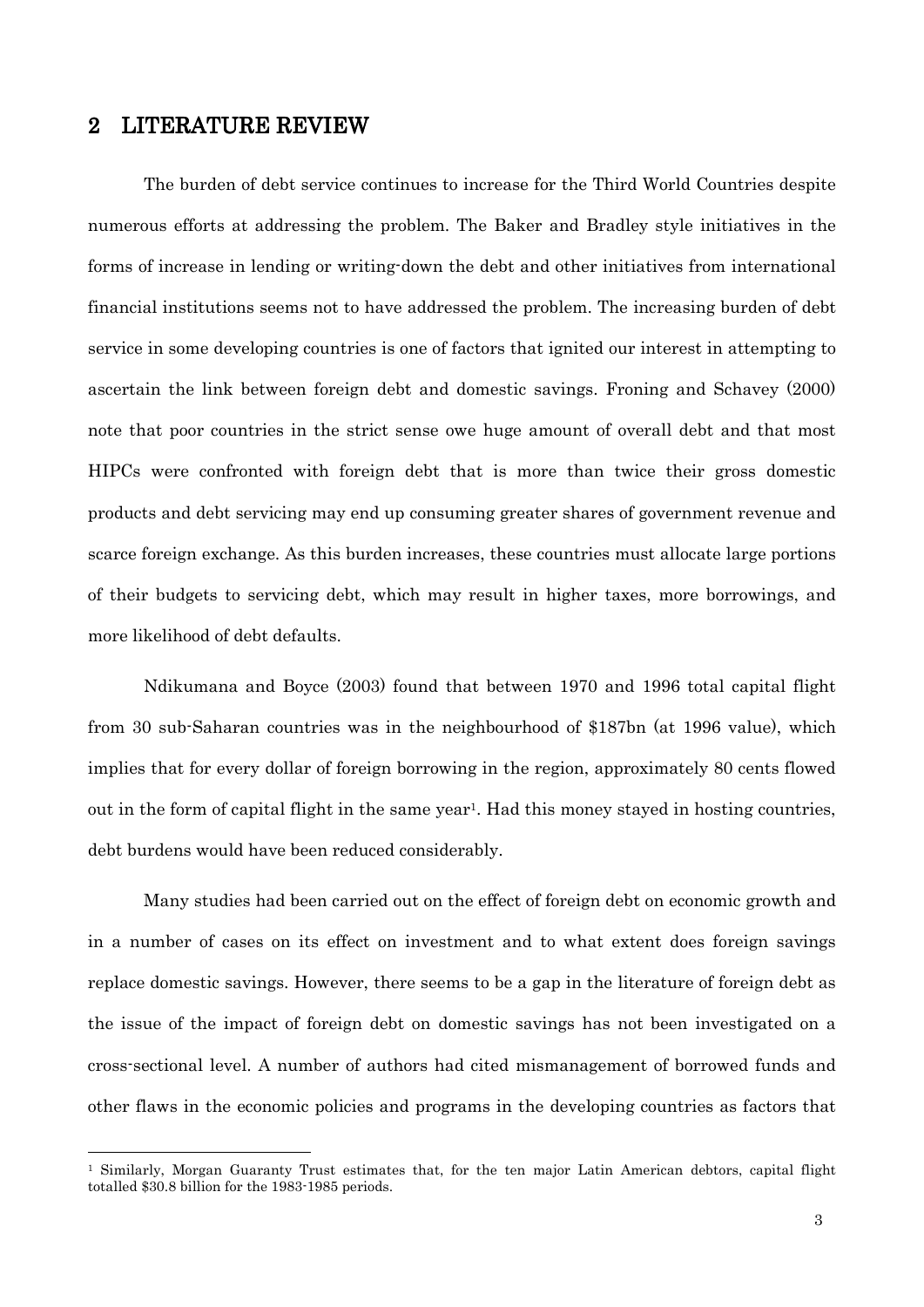account for ineffectiveness of capital inflows. Notable amongst these authors were Goldman and Olin (1987) who note that debt overhang exists in the Third World countries as a result of unproductive utilization of borrowed funds.

It seems that there is a tacit agreement of views amongst growth economists that savings constraints play a major role in pushing countries into huge foreign indebtedness. Tiruneh (2004) talking from the lens of debtors; the economic contention to borrow overseas is associated with the rising gap between national savings and domestic investment. Similarly, Root (1990), stress that the main growth and development hindrance of developing countries is the vicious circles of the saving  $-$  investment gap. The savings constraint signals the incapacity of third world countries to save adequate amount of resources to carry on with the desired level of investment that could lead to self-sustained growth. Foreign borrowing could be seemed from the lens of foreign savings which would then fill the gap generated by low domestic savings. Aizenmann et al. (2007) remarks, that on average 90% of the capital stock in developing countries is self-financed and this fraction is fairly stable throughout 1990s. If this were true throughout the whole post-war period, foreign savings in the form of foreign debt may not have been contributing as anticipated in the long run accumulation of domestic investment in the developing countries. However, a foreign exchange constraint is also considered as one of the factors responsible for foreign indebtedness of some if not most of the developing countries. As stated by Easterly (1999), domestic saving is a necessary but not a sufficient condition for raising investment in developing countries to a desired level.

The emergency of debt crisis could be traced to the oil-price shocks of 1973-74 and 1979-80 and the concomitant recession of the world economy. Essentially, most of the indebted poor countries got indebted mainly during and after these periods (see Chart 1 below). This has been followed by major fall in the terms of trade of primary commodities to which Third World countries are particularly susceptible. Dymski (2002) even accuses international financial institutions in developed countries in the late 1970s and early 1980s for "pushing"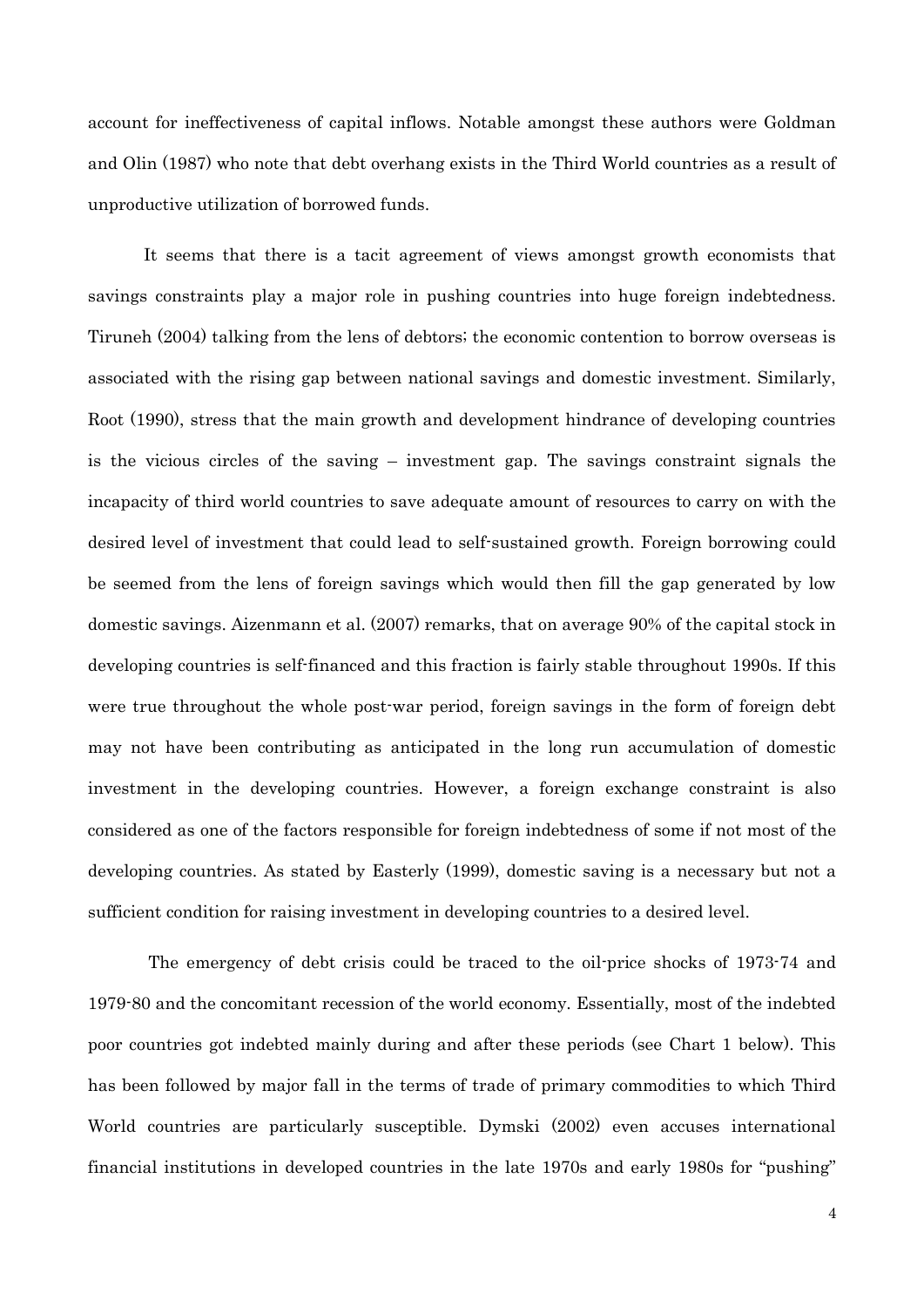credit on to less-developed countries because of their competition to get rid-of the accumulated petrodollars. On a similar line, Schwartz (1988) remarks the debt problem of 1980's and 90's differs from historical antecedents in at least two notes: first, international debt settlement involves not only the private creditors and debtors countries but also international agencies and creditors and creditor-country governments. Secondly, the creditors had been urged, if not coerced into lending and reluctantly did continued lending until it was obvious the troubled borrowing nations were incapable of servicing their debts. Ferarro and Rosser (1994) link the debt crisis of the 1980s to the irresponsible lending policies of the industrialized countries.



Foreign debt and domestic savings in LAC and SSA

**Chart 1.** Annual changes in foreign debt and domestic savings for SSA and LAC Source: own calculations based on WB WDI

A number of authors studied the impact of external debt on the domestic economies of the recipient countries though in most cases the scope was limited to examining the relationship between external debt and economic growth. Weisskopf (1972) recalled earlier attempts by Rahman (1967) and Griffin and Enos (1970) to apply statistical evidence to the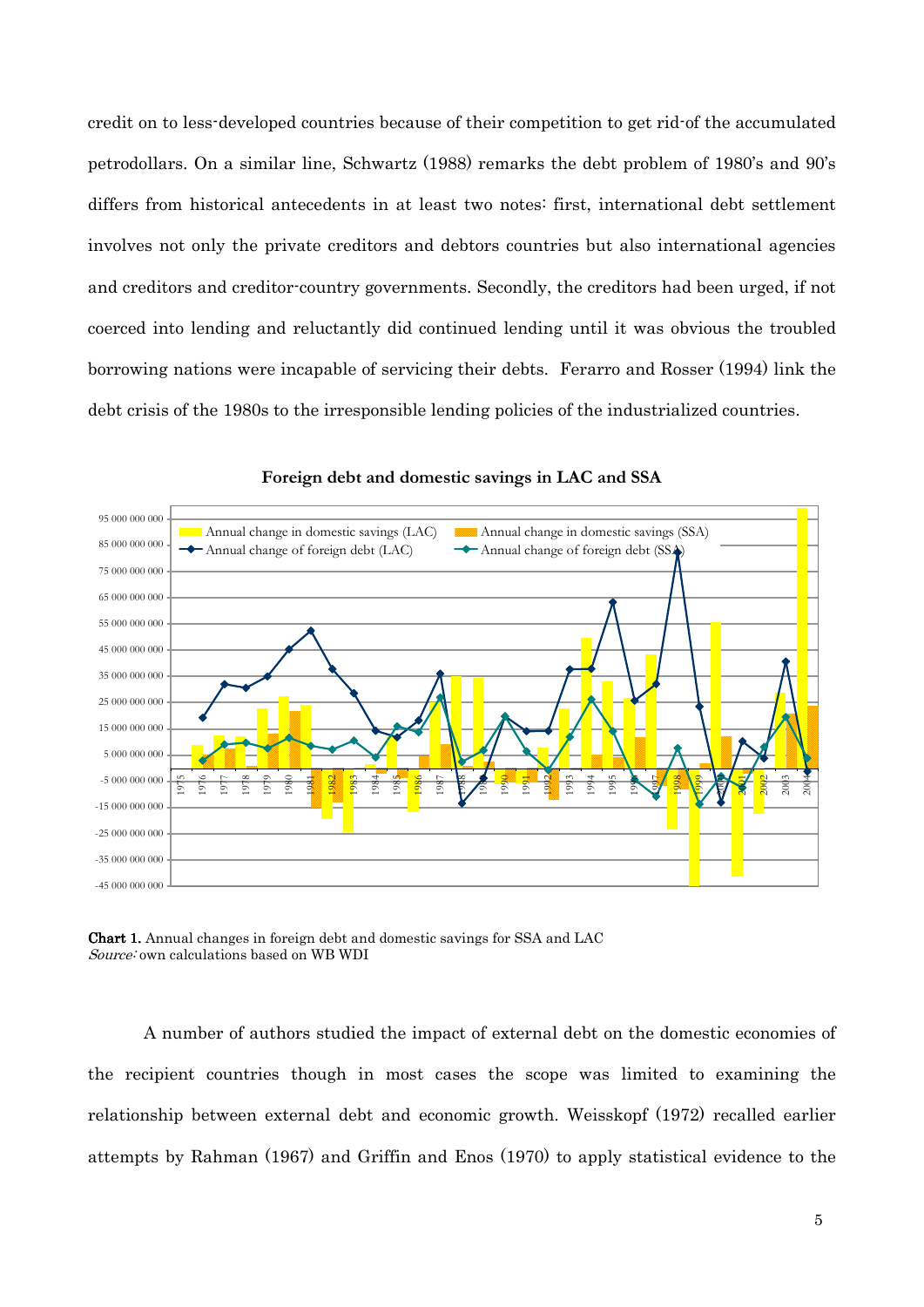question of the relationship between foreign capital inflow and domestic savings both of which supported the view that domestic savings was inversely associated with foreign savings.

Based on a 1962 cross-country data of 31 countries, Griffin and Enos (1970) as well as Rahman (1976) confirmed significant negative relationship between savings and foreign capital inflow with relation to the economy size. Weisskopf's work was an extension of these earlier studies as it not only related domestic savings to foreign capital inflow, but also recognized the potential influence of exports. However, these studies predominantly used data concerning developed countries and were rather shallow in exploiting dynamic context of these phenomena.

Hajivassiliou (1987), using data for 79 developing countries in the period 1970-82, and treating the demand for and the supply of loans separately, finds out that the demand for borrowing is positively determined by total debt service to export ratio, growth of GDP per capita, import to GDP ratio, interest and principal to export ratios and negatively by real GDP per capita (in contrast to both Eichengreen and Eaton (1986), who used GDP). Similar results were obtained by McFadden, et al (1983). Easterly (2002) on study of the determinants of indebtedness, whose empirical strategy was to regress an average of each policy indicator or macroeconomic imbalance (over the debt relief period, 1980-97) on the log of initial income, and a dummy for HIPCs for the whole sample of less-developed countries. The purpose was to find out the determinants of HIPCs indebtedness. His major conclusion is that HIPCs got indebted due to bad policies, on the one hand, and with the help of international financial institutions, on the other hand.

Borensztein (1990) suggests that debt overhang had an adverse effect on private investment in Philippines. Iyoha (1996) found similar results for SSA countries. He concluded that heavy debt burden acts to reduce investment through both the debt overhang and the 'crowding out' effect. However, Cohen's (1993) results point out the correlation between developing countries (LDCs) debt and investment in the 1980s and showed that the level of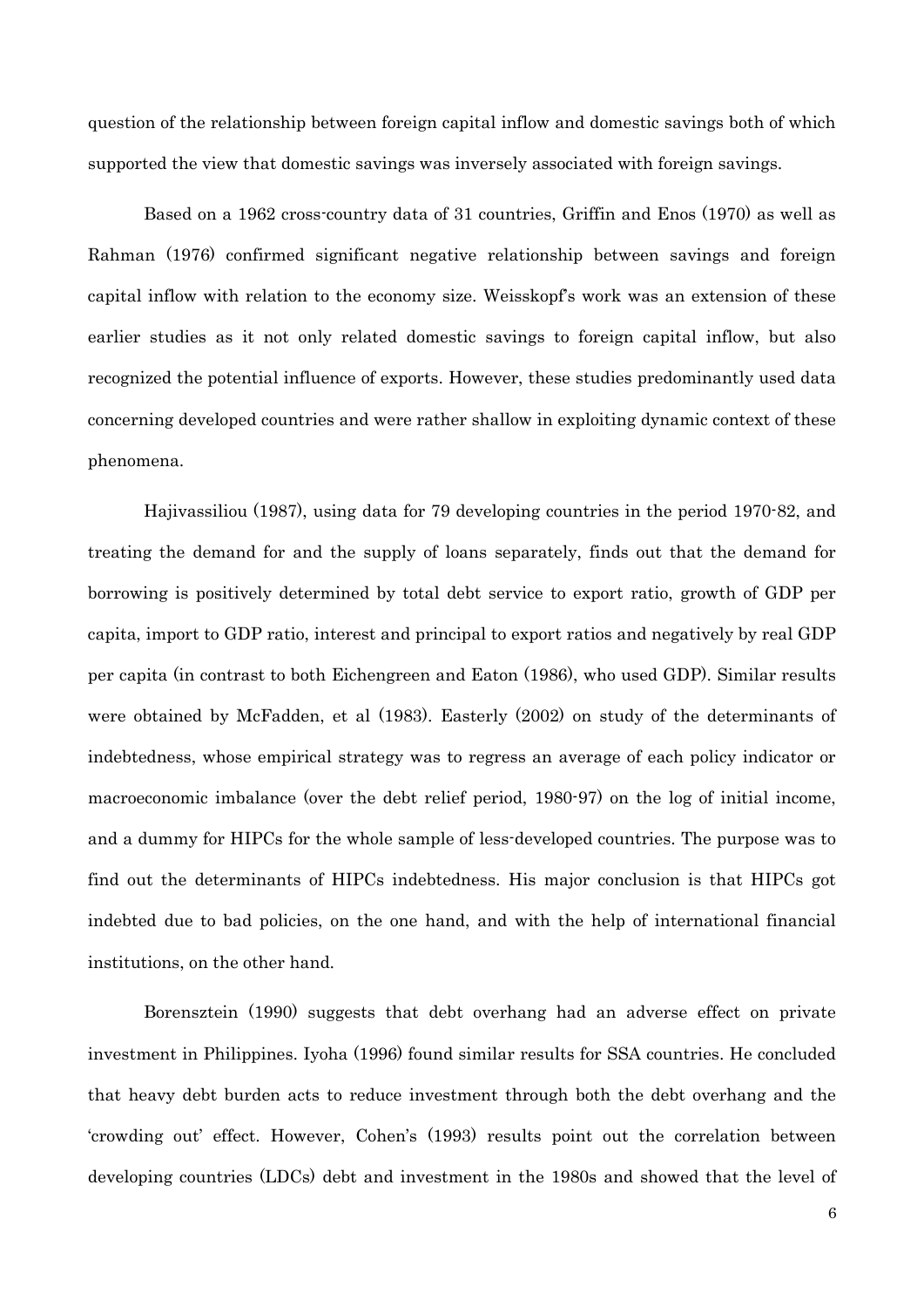stock of debt does not appear to have much power to explain the slowdown of investment in developing countries during the 1980s. It is the actual flows of net transfers that matter. He found that the actual service of debt 'crowded out' investment.

Elbadawi et al. (1996) also confirmed a debt overhang effect on economic growth using cross section regression for 99 developing countries spanning SSA, Latin American, Asia and Middle East. They identified three direct channels in which indebtedness in SSA works against growth: current debt inflows as a ratio of GDP (which should stimulate growth), past debt accumulation (capturing debt overhang) and debt service ratio. The fourth indirect channel works through the impacts of the above channels on public sector expenditures. They found that debt accumulation deters growth while debt stock spurs growth. Using data for Cameroon, Mbanga and Sikod (2001) found that there exist a debt overhang and crowding-out effects on private and public investments respectively. Other studies that have found a negative effect of external debt on growth include Degefe (1992) and a number of studies use simulation analysis to show the impact of the debt burden indicators on economic growth under different scenarios (e.g. Ajavi 1991; Osei 1995 and Mbire and Atingi 1997).

However, most of the studies were focused on evaluating the impact of foreign debt on economic growth and by extension on investment and in most cases employed the use of capital inflows instead of looking at one of the elements of foreign inflows. Cunnigham (1993) investigated the link between debt burden and economic growth using 16 countries classified as heavily indebted countries during the periods 1971 to 1987. The findings showed that the growth of a country's debt burden had negative relationship with economic growth. The findings of Rockerbie (1994) suggested that the debt crisis of 1982 had major effects in relation to sudden reduction of domestic investment in the least developed countries<sup>2</sup>. Sawada (1994) inquired if heavily indebted countries burdened with foreign debt repayments stay solvent. A direct test of solvency situation was obtained from the inter-temporal budget constraints to

<sup>&</sup>lt;sup>2</sup> He employed OLS, nested and non-nested tests for each of the 13 countries selected for the study over the sample period of 1965 to 1990.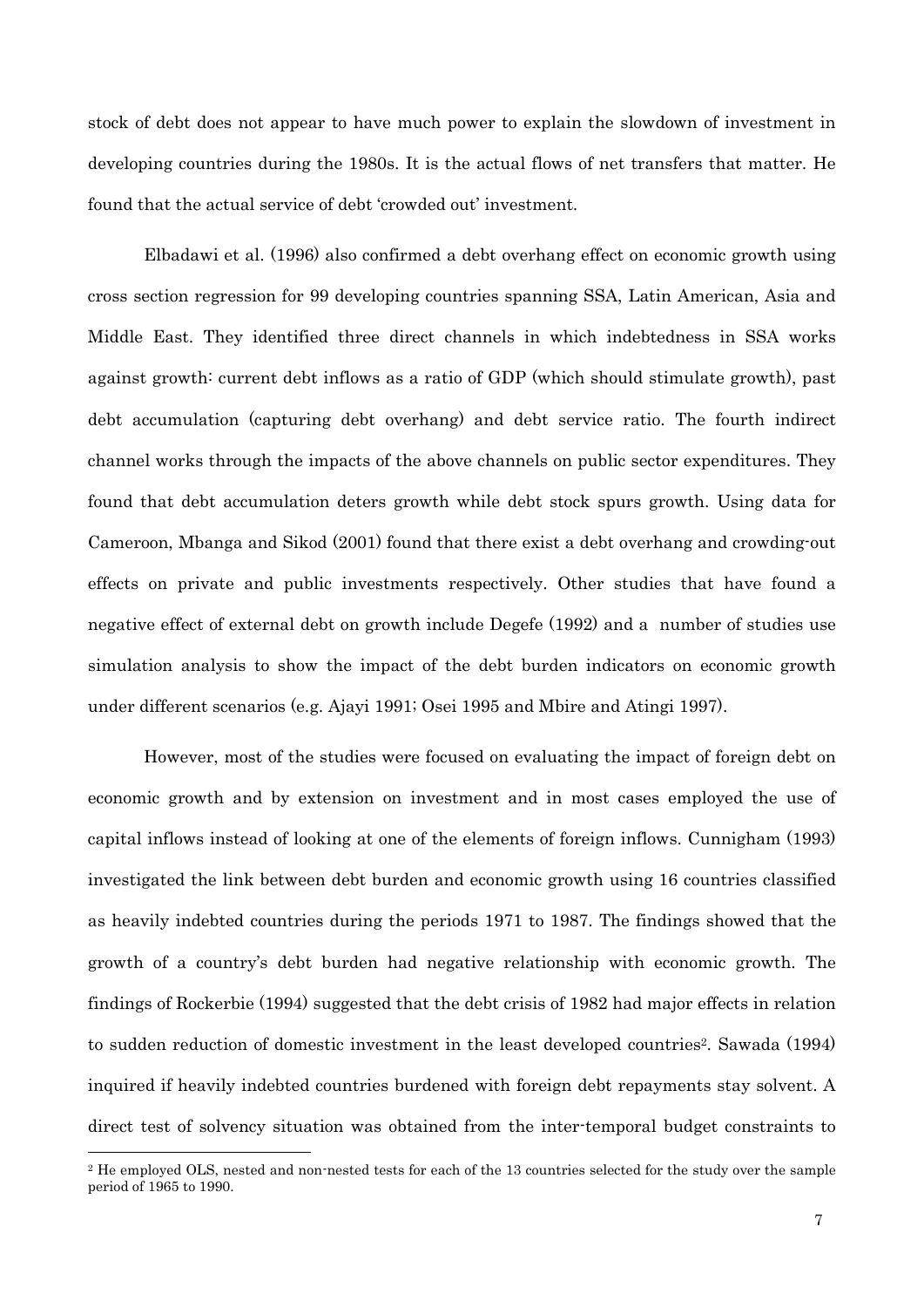give lights on the sustainability of their policies<sup>3</sup>. His findings confirmed the presence of debt overhang in the highly indebted countries. Afxentiou and Serletis (1996) investigated impact of debt were investigated for four categories of developing countries namely 19 countries classified as indebted low income countries, 12 were classified as severely indebted middle income countries, 10 designated as moderately indebted low income countries and 14 treated as moderately indebted middle income countries<sup>4</sup>. The results showed that for the periods of 1970 to 1980 for the sampled countries, foreign debt does not affect economic growth negatively, but, in the 1980 to 1990, the relationship was negative

Unfortunately, all these studies are burdened with technical shortcomings. The study of Cunnigham (1993) may not have captured all direct and indirect effects of debt burden on economic growth resulting from small number of countries employed for the study. Rockerbie (1994) may not capture the heterogeneities of different countries and major economic shocks in the world since he applied OLS which is generally believed to be biased with cross country regressions. Finally, the studies by Sawada (1994) as well as Afxentiou and Serletis (1996) may also have produced biased estimators, due to the estimation technique used.

A number of studies investigated the causality between foreign debt and economic growth. Amoateng and Amoako (1996) studied the relationship between foreign debt servicing, exports, and economic growth for the sample of 35 African countries. The countries used for the study were categorized into sub-groups of 31 South of Sahara countries, 24 low income African countries and 11 middle income countries. They found a positive causality between GDP growth rate and foreign debt services. Deshpande (1997) tried to delineate the debt overhang hypothesis by investigating the investment experience of 13 severely indebted

<sup>&</sup>lt;sup>3</sup> He used annual time series data for the sample period of 1955 to 1990 and estimated the co-integration regression with the application of OLS approach.

<sup>&</sup>lt;sup>4</sup> Dataset comprised 55 developing countries with the use of OLS (sample period 1970 to 1990). The period was divided into two sub-periods (1970 to 1980 for the era of debt overhang and 1980 to 1990).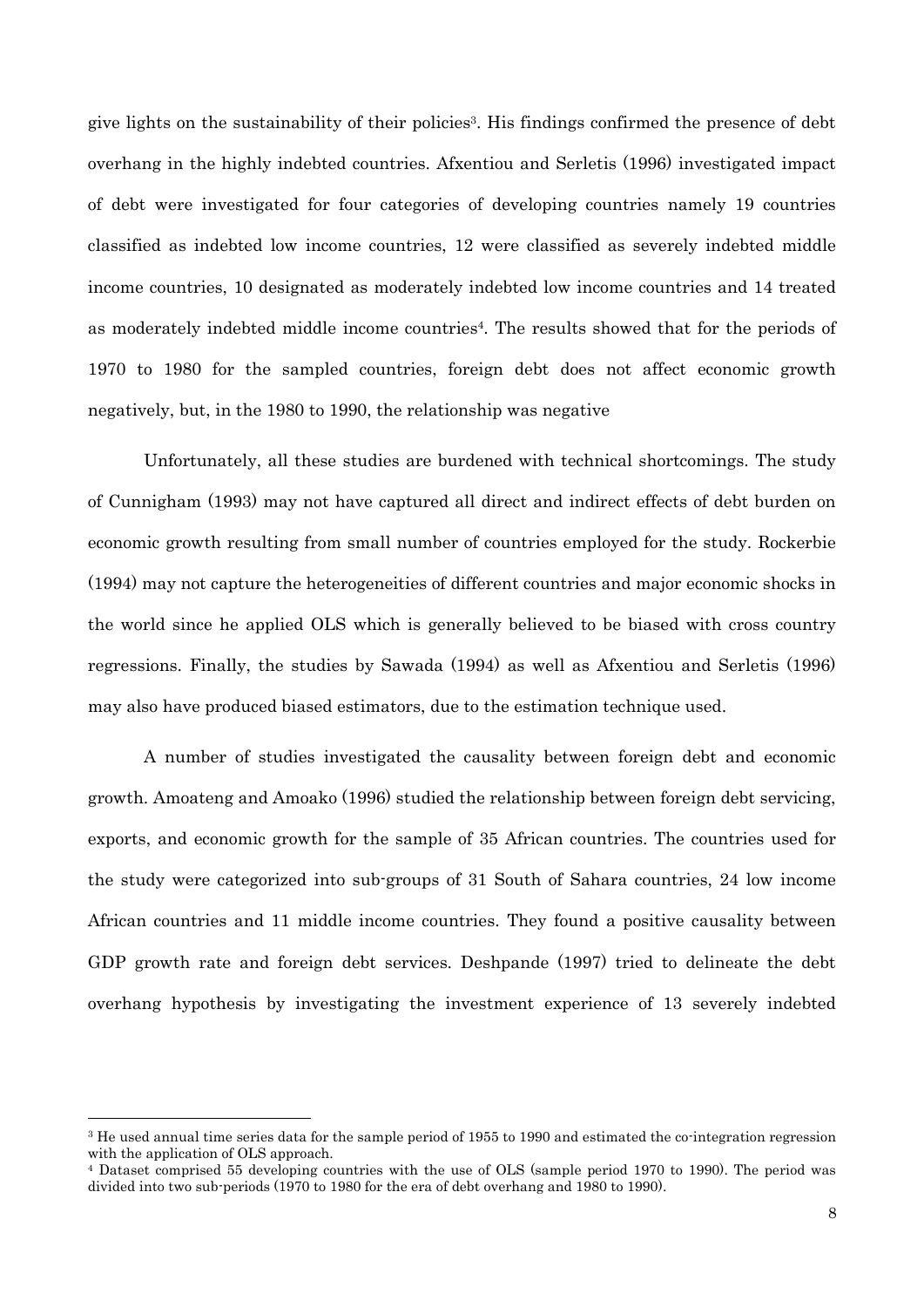countries<sup>5</sup>. He attempted to explain that debt overhang as opposed by normal debt obligations is the actual amount of paid debt service is determined by debtor countries and creditors. He stressed that an increase in production and exports are utilized for debt payment to creditors. As a result, this gives a disincentive to investors. He also argued that adjustment measures, which were adopted by severely indebted countries have an impact on countries burdened by debt, since, investment crisis translates into a growth crisis. The sample period was 1971 to 1991 and he found negative relationship between foreign debt and investment.

Fosu (1999) applied augmented production function to study the impact of foreign debt on economic growth in sub-Saharan Africa for sample period of 1980 to 1990<sup>6</sup>. The results showed that there is negative relationship between outstanding debts and economic growth. Karagol (2002) attempted to study the short run and long run relationship between economic growth and foreign debt service with reference to Turkey within the sample period of 1956 to 1996. He employed multivariate co-integration techniques and used a standard production function model. The results suggest that there exists a negative relationship between debt service and economic growth.

Pattillo and Ricci (2002) use multiple regression analysis to test whether debt and per capita growth are related. They controls for standard determinants of growth such as lagged income per capita, the investment rate, secondary schooling, population growth etc<sup>7</sup>. To ensure that their results are not driven by time-specific effects or the presence of outliers, they estimated most regressions with and without time dummies, as well as with the full sample

<sup>&</sup>lt;sup>5</sup> The countries selected for the study, Algeria, Argentina, Ivory Coast, Egypt, Honduras, Kenya, Mexico, Morocco, Peru, Philippines, Sierra Leone, Venezuela and Zambia.

<sup>&</sup>lt;sup>6</sup> He applied OLS to investigate the effect of debt overhang hypothesis.

<sup>&</sup>lt;sup>7</sup> The analysis used 3-year average panel data for 93 developing countries over the period 1969 to 1998. They also use 10-year averages to check the robustness of their findings to cyclical effects. In addition, they also applied four estimation approaches to test for robustness namely ordinary least squares, instrumental variables using lagged values as instruments to correct for potential endogeneity of debt, investment, schooling, openness, and fiscal balance; fixed effects to control for unobserved country-specific factors, such as institutional quality and history; and system GMM (generalized method of moments) to correct for endogeneity and for the bias introduced by the lagged income variable in the presence of fixed effects.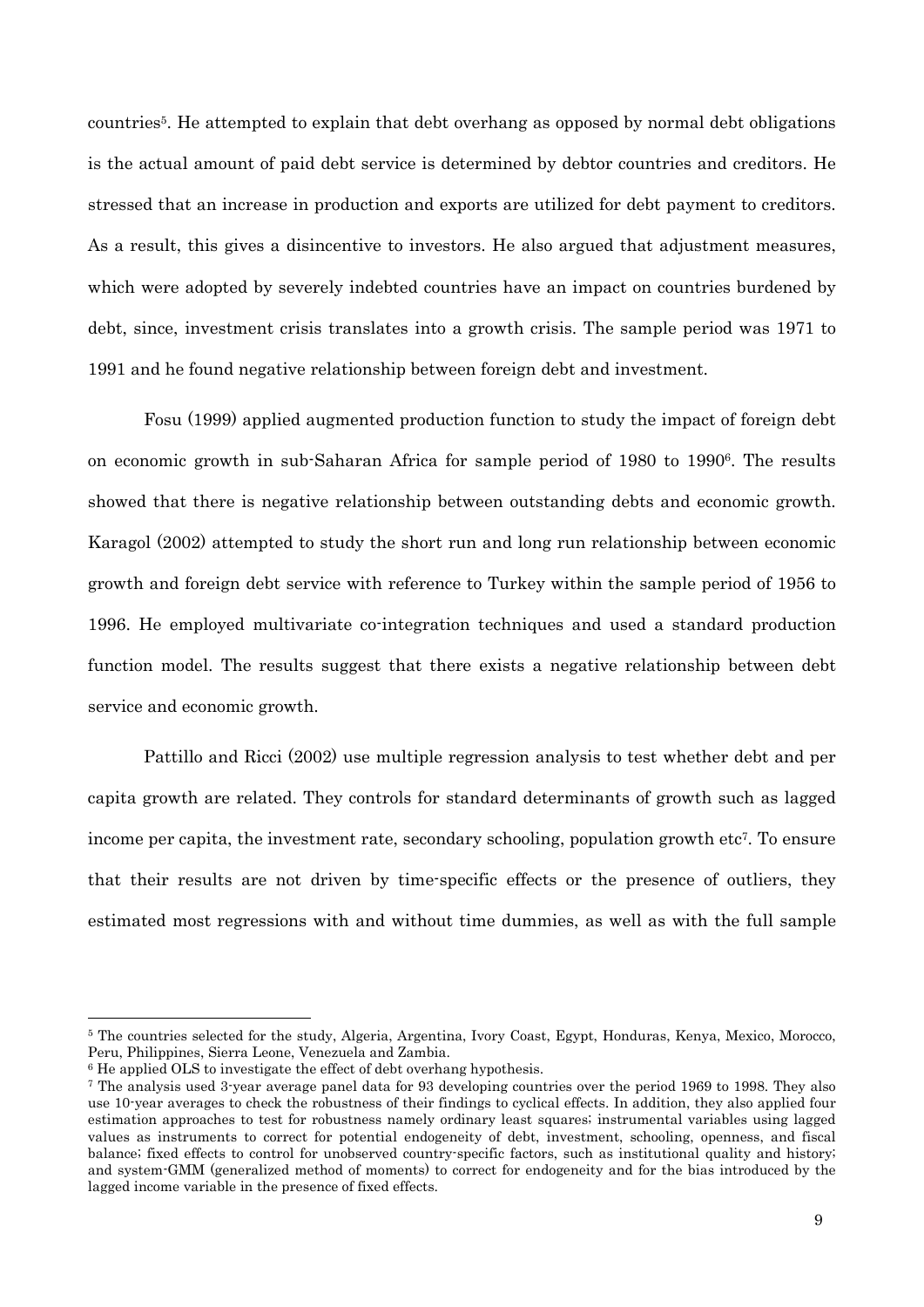and with a reduced sample from which outliers are eliminated. They found that debt does seem to have an inverted U shape relationship with growth.

| Author/s                        | Year                 | Data/Observations                                                            | Method                              | Findings                                                                                                                                                                                                                                           |
|---------------------------------|----------------------|------------------------------------------------------------------------------|-------------------------------------|----------------------------------------------------------------------------------------------------------------------------------------------------------------------------------------------------------------------------------------------------|
| Rahman                          | 1967                 | Cross-country data of 31<br>least developed countries                        | <b>OLS</b>                          | Domestic savings was inversely related to<br>foreign savings                                                                                                                                                                                       |
| Griffin and<br>Enos             | 1970                 | Cross-country data of 1962-<br>64 from 32 developing<br>countries            | <b>OLS</b>                          | Domestic savings was inversely related to<br>foreign savings                                                                                                                                                                                       |
| Weisskopf                       | 1972                 | Cross country of 44 least<br>developed countries over<br>1953-1966 time span | <b>OLS</b>                          | Negative impact of foreign capital inflow<br>on ex ante domestic savings                                                                                                                                                                           |
| Eichengreen<br>and Portes       | 1986                 | Annual cross-section from<br>1930-38 for 16 to 23<br>countries               | <b>OLS</b>                          | Degree of openness and GDP per capital<br>are positively correlated with government<br>external debt                                                                                                                                               |
| Hajivassiliou                   | 1987                 | 79 developing countries in<br>the period 1970-1982                           | <b>OLS</b>                          | Demand for borrowing is positively related<br>to total debt service, export ratio, growth<br>of GDP per capita, and negatively by real<br>GDP per capita                                                                                           |
| Cunigham                        | 1993                 | 1971-1979, 1980-1987<br>using 16 heavily indebted<br>countries               | Pooled and<br>panel OLS             | A negative relationship between economic<br>growth and debt burden specifically for<br>the period of 1971 to 1979                                                                                                                                  |
| Rockerbie                       | 1994                 | 1965 to 1990, 13 least<br>developed countries                                | <b>OLS</b>                          | Debt service had a negative relation with<br>economic growth                                                                                                                                                                                       |
| Sawada                          | 1994                 | 1955-1990, HIPCs                                                             | <b>OLS</b>                          | Debt overhang confirmed                                                                                                                                                                                                                            |
| Afxentiou and<br>Serletis       | 1996                 | 1970 to 1990, 55<br>developing countries                                     | <b>OLS</b>                          | For the periods of 1970 to 1980, foreign<br>debt does not affect economic growth<br>negatively, but, in the 1980 to 1990, the<br>relationship was negative and for the<br>periods of 1970 to 1990, curtailed<br>influence of debt overhang noticed |
| Amoateng and<br>Amorko          | 1996                 | 1971 to 1982 and 1983 to<br>1990 periods, 35 less<br>developed countries     | Granger<br>causality                | Positive causality between GDP growth<br>rate and foreign debt services                                                                                                                                                                            |
| Deshpande                       | 1997                 | 1971 to 1991, 13 severely<br>indebted countries                              | Panel OLS                           | Negative relationship between foreign<br>debt and investment                                                                                                                                                                                       |
| Fosu                            | 1999                 | 1980 to 1990, for 35 Sub-<br>Saharan countries                               | <b>OLS</b>                          | Negative relationship between<br>outstanding debts and economic growth                                                                                                                                                                             |
| Karakol                         | 2002                 | 1965 to 200, Turkey                                                          | Granger<br>causality,<br><b>VAR</b> | Negative relationship between debt<br>service and economic growth                                                                                                                                                                                  |
| Pattillo and<br>Ricci<br>$\sim$ | 2002<br>$\mathbf{r}$ | 93 developing countries<br>over the period of 1969 to<br>1998                | Multiple<br>regression<br>approach  | Debt service does seem to have an<br>inverted U-shape.                                                                                                                                                                                             |

Table 1. Summary of empirical findings

Source: Own compilation

Present study differs from the above cited in that we inquire the link between domestic savings and foreign debt. They seem to have supported the theory of debt overhang. Foreign debt and its direct linkage with economic indicators such as growth, investment, and of late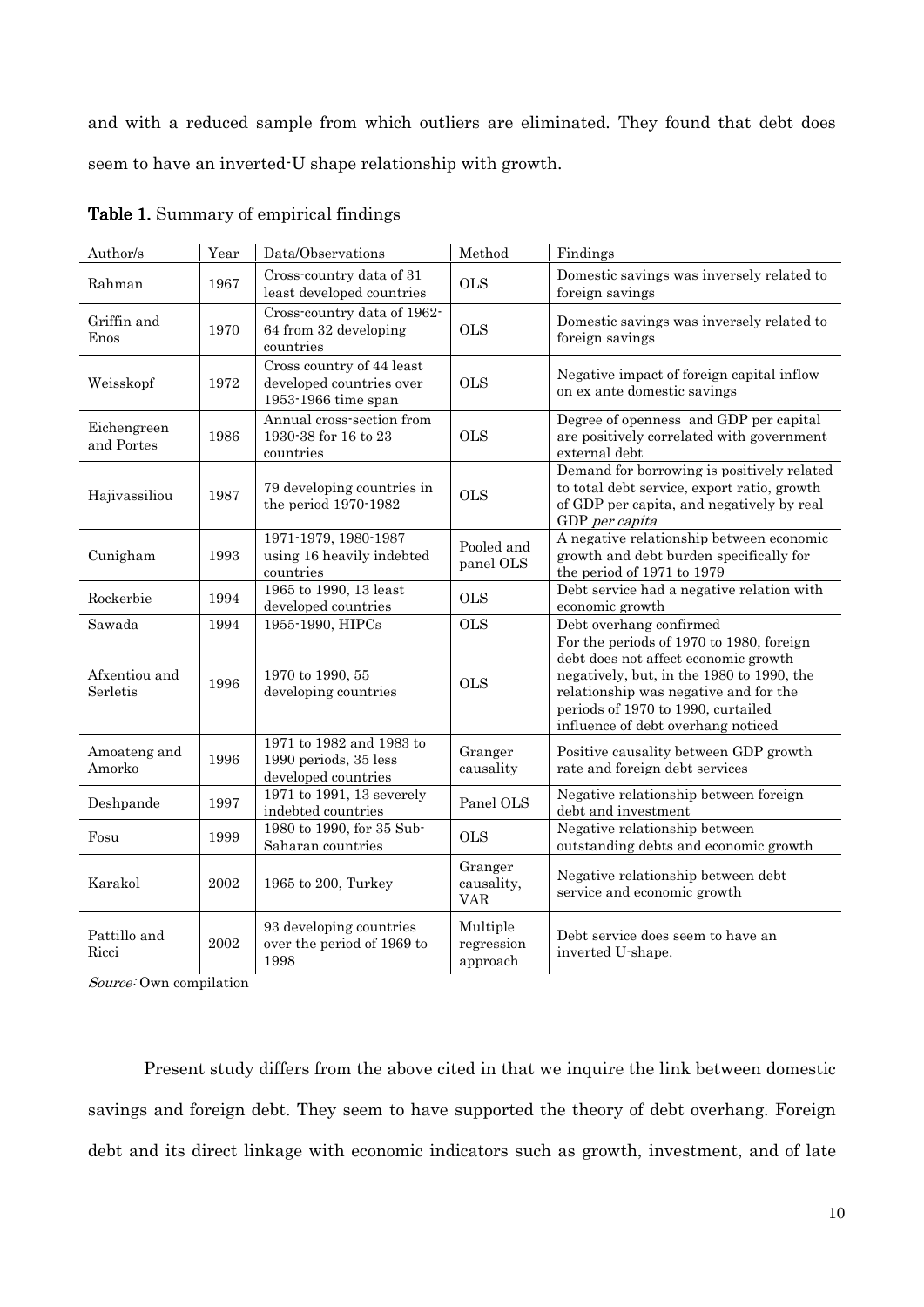savings have become one of the most active research areas over a number of decade vis-à-vis developing countries. Narwan and Baharumshah (2005) carried out an investigation on the casual relationship between foreign inflows and domestic savings in Malaysia between 1965 and 2000 with the application of co-integration and VECM methodology. Results of the study indicated that short term capital movements have a negative impact on domestic savings in the long run<sup>8</sup>.

Economic theory posits that reasonable levels of borrowings by developing country are expected to facilitate economic growth. Countries at starting stages of growth and development are confronted with liquidity constraints, but, are expected to have investment opportunities with rates of return that are greater than what obtained in the developed countries. On the assumptions that they employ borrowed funds for productive investments, do not pursue policies that distort economic incentives, do not suffer from major external shocks etc growth should increase and debt service would not pose problems. By implication this also suggests that reasonable levels of borrowings by developing country are expected to augment domestic savings. We are inclined to formulate a theoretical model in the next chapter to demonstrate that foreign debt may have a negative impact on domestic savings at least in the long run. The predictions of the model are subsequently tested empirically using data from LAC and SSA.

## $\overline{3}$ THEORETICAL MODEL

In most cases, developing countries confront obstacles emanating from liquidity constraints, foreign exchange constraints, external shocks etc. In line with this thinking, Chenery and Strout (1966) posited double deficit model which stressed on two constraints: inadequate domestic savings and then inadequate foreign currency. Toussaint (2006) quoting

<sup>&</sup>lt;sup>8</sup> The authors recommended that it would be interesting to see more investigations and discussions regarding the linkage between capital flows and financial crises taken into account that their study was based on Malaysian economy which is one of the economies that have witnessed small capital account control.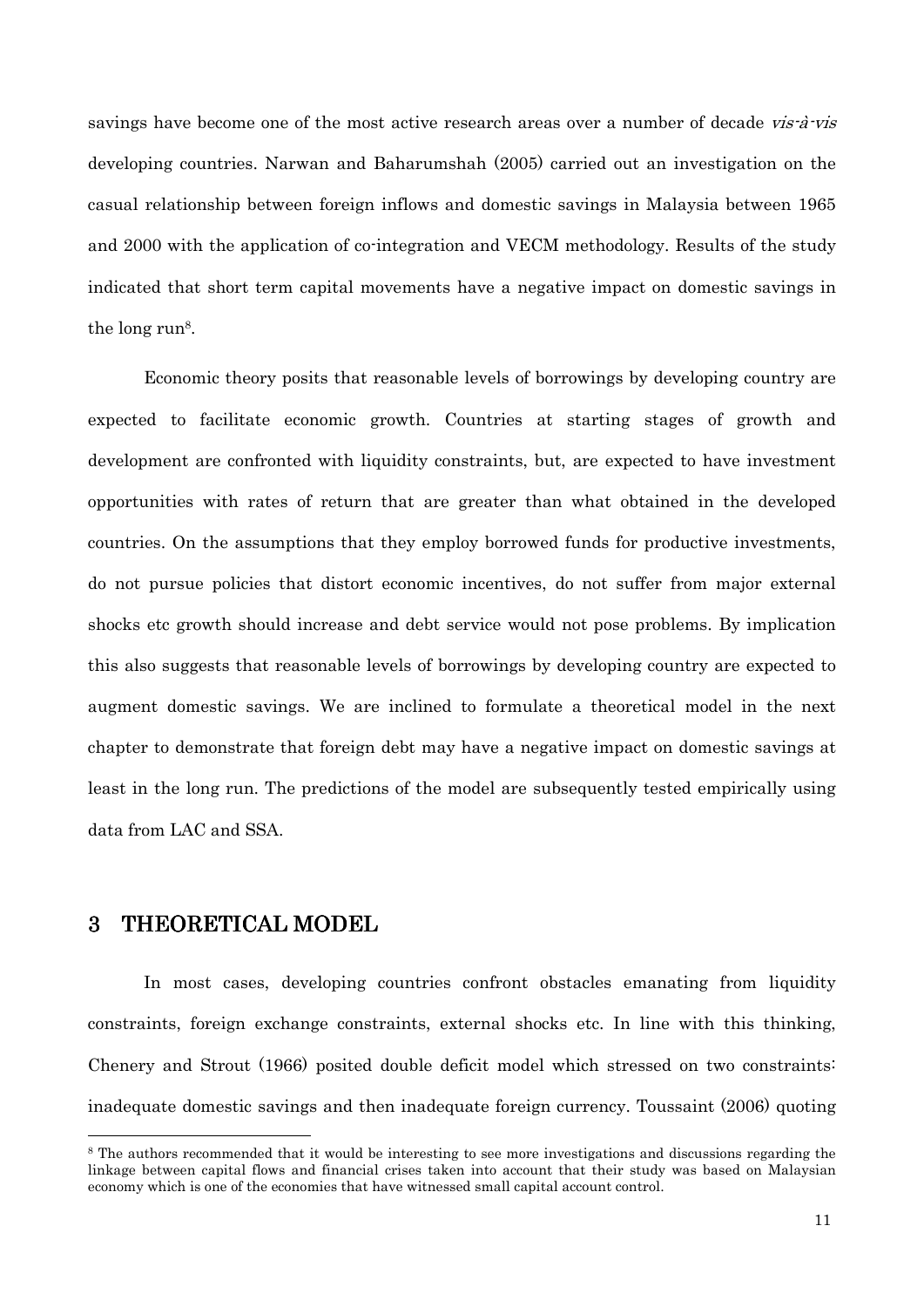Oman and Wignarja summarises Chenery · Strout model as follows: "[...] the double deficit model hypothesises that while in the very first stages of industrial growth insufficient savings can constitute the main constraint on the rate of formation of domestic capital, once industrialisation is up and running, the main constraint may no longer be domestic savings per se, but rather the availability of currency required to import equipment, intermediary goods and perhaps even the raw materials used as industrial input. The currency deficit can thus exceed the savings deficit as the main constraint on development. To dissolve this double deficit, Chenery and Strout propose a panacea: borrow foreign currency and/or procure it by increasing exports [...]".

Here, we consider a continuous two period endowment economy with capital. This approach to modelling foreign debt followed the framework of money-in-the-utility-function (MIU) as postulated by Sidrauski (1967) and refined in (Walsh, 2003). Essentially, we assume that it is the government that decides on foreign borrowings, unlike the MIU models, where households determine their choices on how much money they want to hold, here the decision goes in two stages: first government decides about foreign borrowings and then households adjust their saving behaviours.

We assume that private domestic residents and foreign domestic residents cannot borrow or lend abroad. Taking a representative country, the model is a two stage game between the government borrowing efforts and representative household's adjustment of saving efforts. In the framework below, we also assume that government and the household jointly derive utility from consumption  $(C_t)$  and flow of services financed with foreign borrowings  $(E_t)$ . The demand for infrastructural services is always positive.

On a related development, assuming that government can only issue foreign debt  $(E_t)$ in per capita terms taking into accounts the saving behaviours of households. Representative household earns nominal interest (i) on savings and adjust saving efforts in accordance with burden of taxes on their earnings. To capture the political consequences that foreign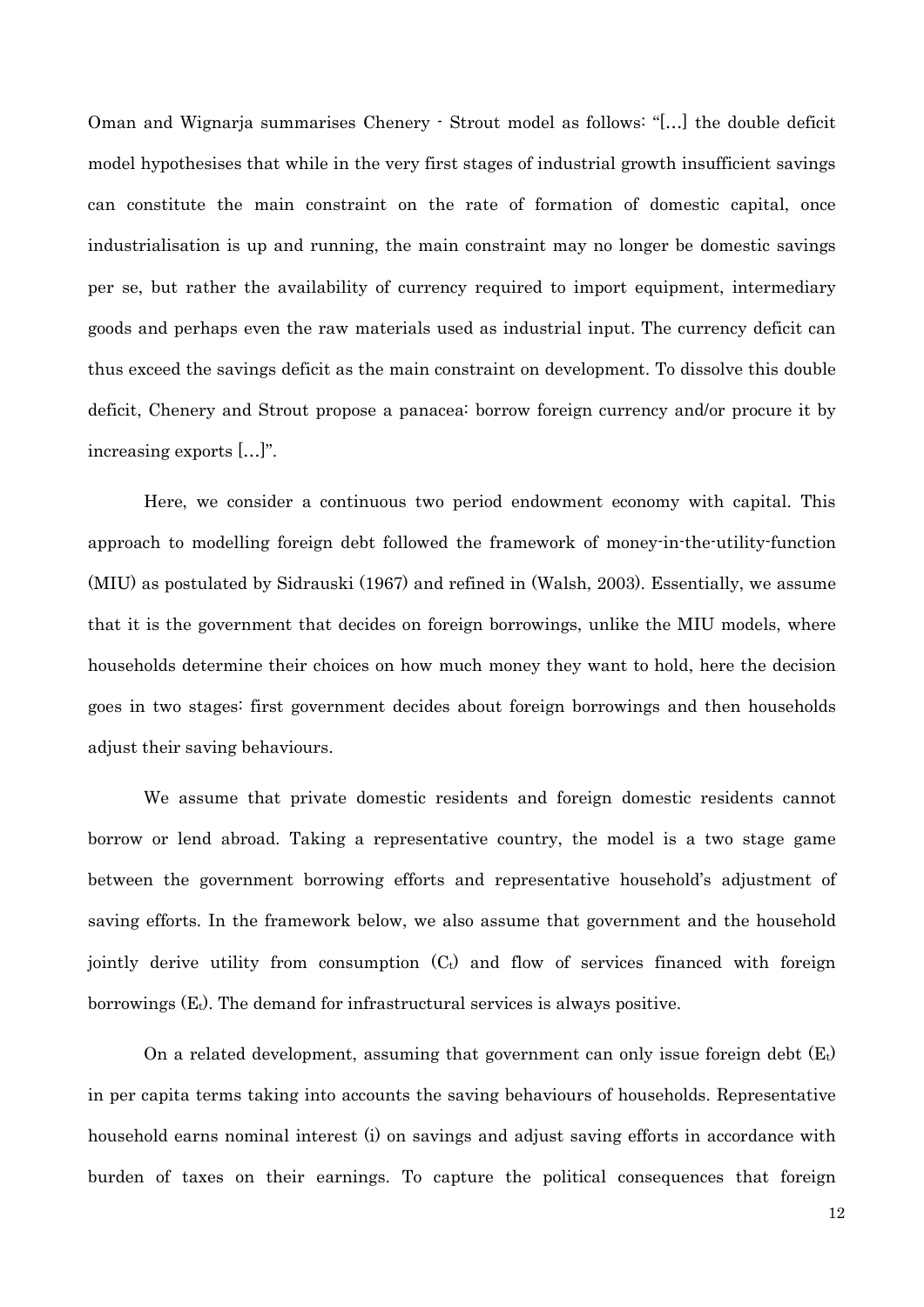governments may choose to impose on the home government upon default, we assume that foreign debt  $(E_t)$  is borrowed from foreign independent governments. Government borrows mainly to finance infrastructure amenities and other governmental needs. Over time, government repays the principal and interests on the loans via the channel of uniform tax rate across all citizens.

Nevertheless, without explicitly introducing taxation into the model, we assume that the burden of debt service is passed to the citizens *via* taxation and that directly or indirectly saving behaviours of households are affected. Therefore, in the first stage, the government engages in foreign borrowings to finance infrastructural amenities and in the second stage, the representative household taken into account the borrowing decisions of government and the likely implications of taxation arising from it, decides on efforts. Amidst, high debt service, households tend to save less and vice versa since increasing burden of taxation translates into lower income for households somehow, all things be equal.

Finally, based on the initial wealth, level of foreign borrowings at time t<sup>-1</sup>, capital stock at time t-1 and savings at time t-1 have to be equal to consumption at time t, capital stock at time t, foreign borrowings at time t, debt servicing at time t and savings at time t. Therefore, we jointly maximize the utility of the government and the representative household to obtain the equilibrium level of domestic savings conditional on the assumptions of the model.

#### **FORMALIZATION**  $3.1$

We follow the basic neoclassical approach and the structure of MIU framework to model how agents derive utility directly from consumption of goods and indirectly through flow of services yielded through infrastructure projects that were financed by foreign borrowings. To develop the model of Foreign Debt-Domestic Savings, we ignore uncertainty and any labour-leisure choice. In the framework of the model, first the government decides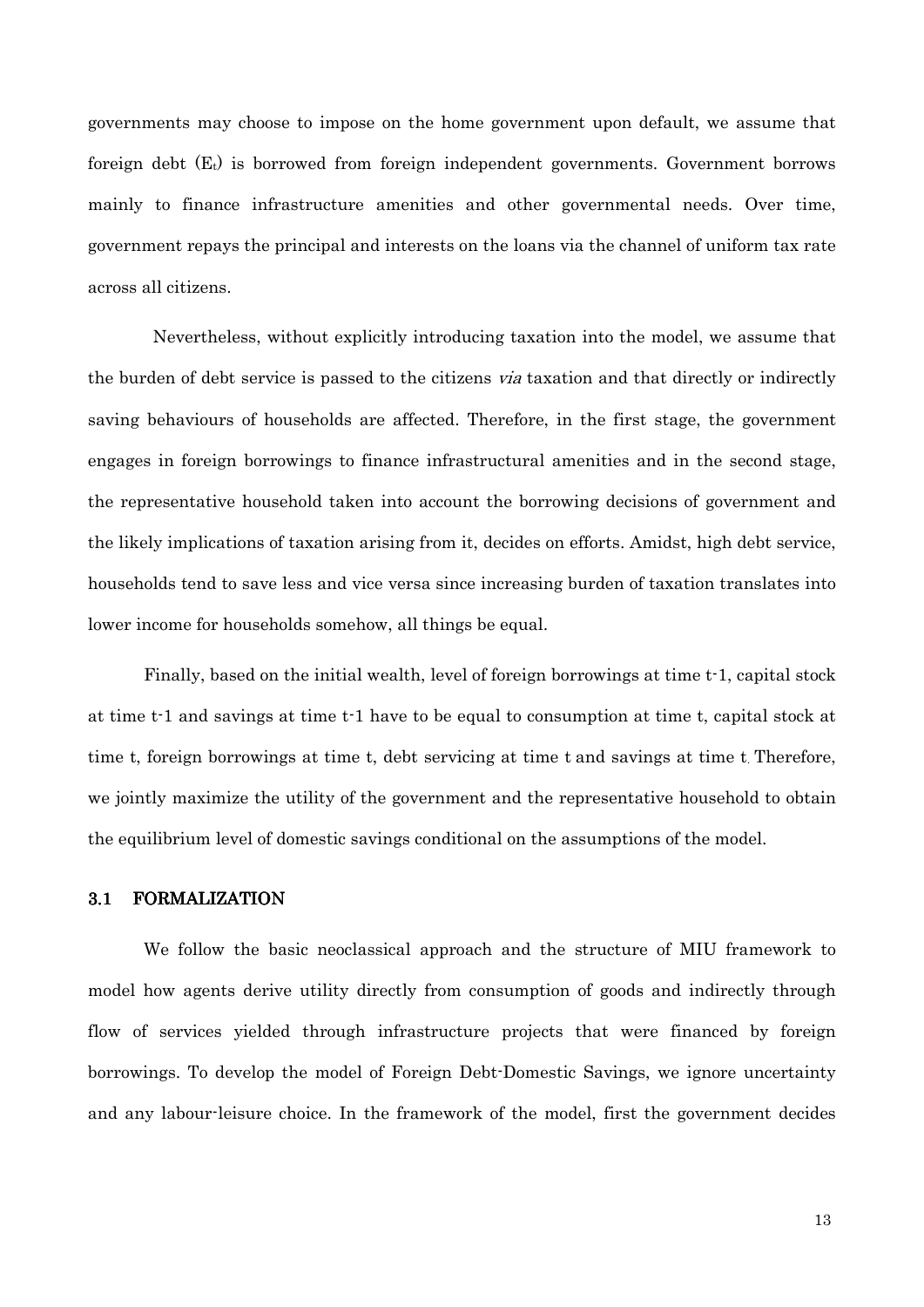about foreign borrowings and then households adjust. For sake of simplicity, we assume rational expectations on the side of the government and the households.

Utility function of the government (that acts as a social planner) takes the form-

$$
U(C_i, E_i)
$$

where E<sub>t</sub> is the flow of services yielded through infrastructure projects that were financed by foreign borrowings and C<sub>t</sub> yields utility directly. Utility is assumed to be increasing in both arguments, strictly concave and continuously differentiable. The demand for infrastructure that  $Lim_{F\rightarrow 0}U_F(C,E) = \infty$  for services is always positive if we assume all  $\mathcal{C}$ where  $U_E = \partial u(C, E)/\partial E$ .

The government taking into consideration the expected rational responses of the households is viewed as choosing time paths for foreign borrowings and the representative household also choosing time paths for consumption subject to budget constraints to be specified below, with total utility given by

$$
W = \sum_{t=0}^{\infty} \beta^t U(C_t, E_t), \qquad \qquad 1.1
$$

where  $0 < \beta < 1$  is a subjective rate of discount.

Equation (1.1) implies notions of the utility provided by infrastructure services financed by foreign borrowings and utility derived from consumption of goods and services. If the marginal utility from infrastructure service is positive, then,  $(1.1)$  implies that, holding constant the path of real consumption for all t, the individual's utility is increased by an increase in the flow of infrastructure services funded through foreign borrowings.

To complete the specification of the model, we assume that the representative household can earn a nominal interest rate it on savings. Physical capital produces output according to standard neoclassical production function. Given its current income and its assets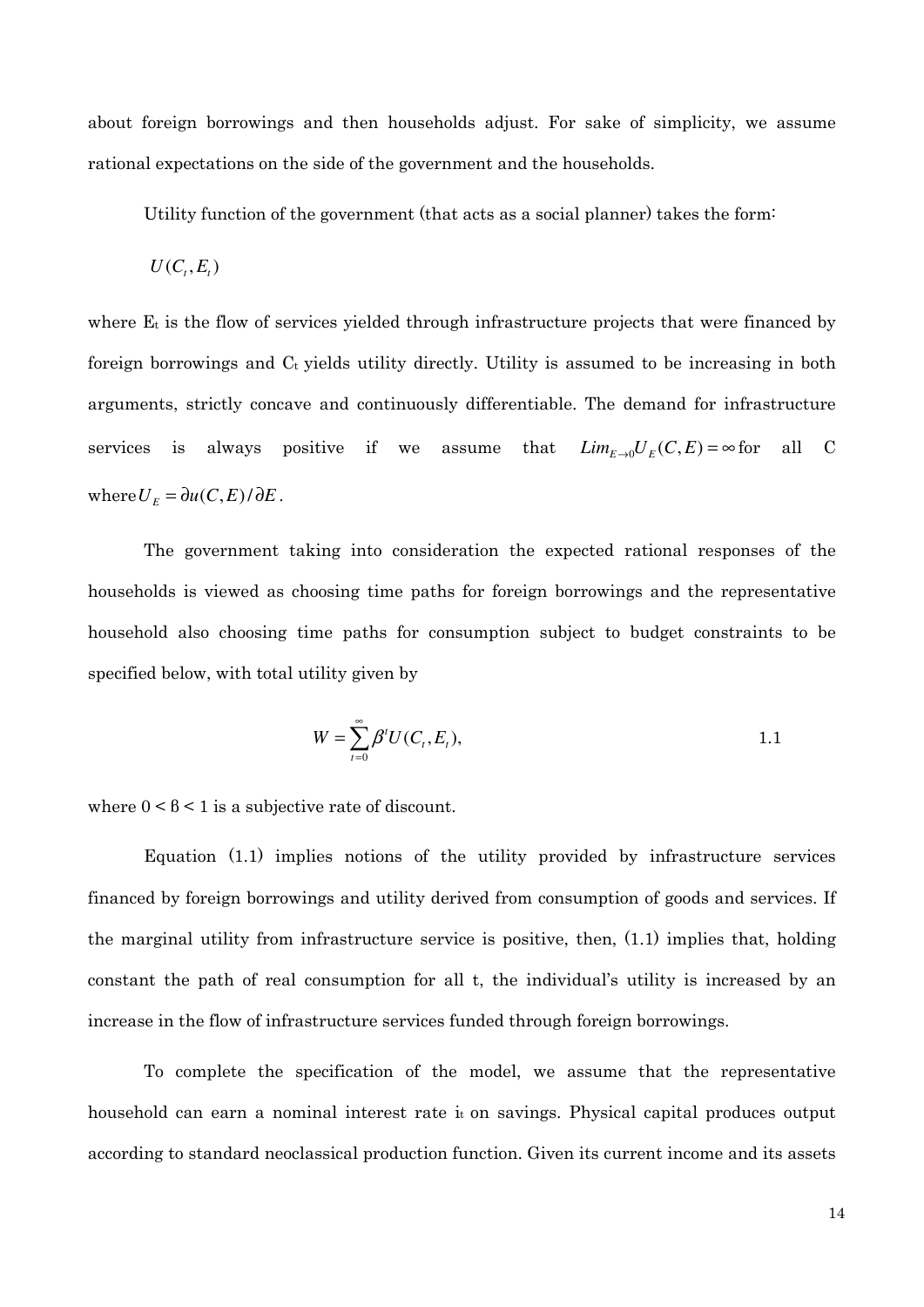and the decisions of government on foreign borrowings, the representative household allocates its resources between consumption, gross investment in physical capital, and gross domestic savings.

If the rate of depreciation of physical capital is  $\delta$ , the aggregate economy-wide budget constraint takes the form:

$$
Y_{t} + E_{t-1}(1 + i_{t}) + (1 - \delta)K_{t-1} + S_{t-1}(1 + i_{t}) = C_{t} + K_{t} + E_{t} + T_{t} + S_{t}
$$
\n
$$
Y_{t} = \text{Output } (K^{\alpha}_{t-1}L_{t}^{1-\alpha})
$$
\n
$$
E_{t-1} = \text{Debt at time t-1} \qquad \text{and} \qquad T_{t} = \text{Debt serving at time t}
$$
\n
$$
K_{t-1} = \text{Capital Stock at t-1}
$$
\n
$$
S_{t-1} = \text{Savings at t-1}
$$

The timing implicit in this specification of the model assumes that it is the representative household access to infrastructure services provided with foreign borrowings at the end of the period, after having purchased consumption goods, that yield utility.

The aggregate production function relates output  $Y_t$  ( $K_{t-1}^{\alpha}L_t^{1-\alpha}$ ) to the available capital stock  $K_{t-1}$ :  $Y_t = F(K_{t-1}, L_t)$ . Assuming that this production function is linear homogeneous with constant returns to scale, output per capital at time t will be a function of the per-capital stock:  $y_t = f(\frac{k_{t-1}}{1+\ell})$  where  $L_t$  has been normalized to  $(1+\ell)L_{t-1}$  where  $\ell$  is the population growth rate. There is also an assumption that output is produced in period t using capital carried over from period  $t-1$ . The production function is assumed to be continuously differentiable the Inada conditions and to satisfy usual  $(f_k \ge 0, f_{kk} \le 0, \lim_{k \to 0} f_k(k) = \infty, \lim_{k \to \infty} f_k(k) = 0)$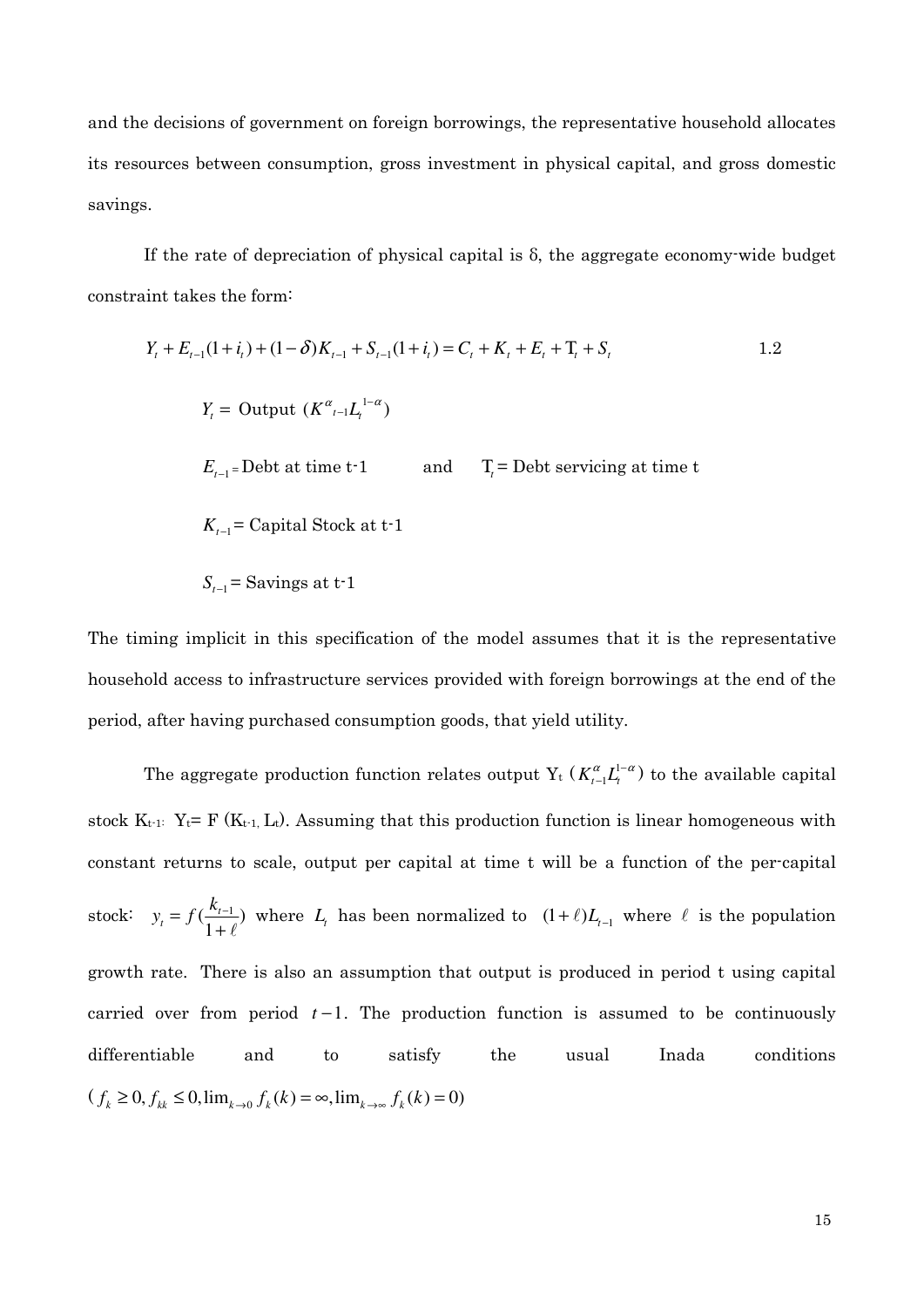Dividing both sides of the budget constraint by population  $L_t$ , the per capital version becomes:

$$
\frac{Y_{t}}{L_{t}} + \frac{E_{t-1}(1+i_{t})}{(1+\ell)\ell_{t-1}} + \frac{(1-\delta)K_{t-1}}{(1+\ell)\ell_{t-1}} + \frac{S_{t-1}(1+i)}{(1+\ell)\ell_{t-1}} = \frac{C_{t}}{L_{t}} + \frac{K_{t}}{L_{t}} + \frac{E_{t}}{L_{t}} + \frac{T_{t}}{L_{t}} + \frac{S_{t}}{L_{t}}
$$
\n
$$
\omega_{t} \equiv y_{t} + e_{t-1} \frac{(1+i_{t})}{(1+\ell)} + k_{t-1} \frac{(1-\delta)}{(1+\ell)} + s_{t-1} \frac{(1+i_{t-1})}{(1+\ell)} = c_{t} + k_{t} + e_{t} + \tau_{t} + s_{t}
$$
\n1.3

The government problem taken into account the rational expectations of representative household is to choose paths for  $e_t$  and  $\tau_t$  and the representative household taken into account the decisions of government decides on  $c_t$ ,  $k_t$ ,  $s_t$  and jointly they maximize (1.1) subject to (1.3). This problem relates to dynamic optimization, and it is suitable to formulate the problem in terms of the value function. The value function gives the maximized value of utility the government and the representative household can achieve by behaving optimally, given its current state. The state variable for the problem is the agent's initial resources  $\omega_{t}$ . The value function, defined as the present discounted value of utility if the agents optimally choose consumption, capital holdings, savings, foreign borrowings is given by:

$$
V(\omega_t) = \max \{ u(c_t, e_t) + \beta V(\omega_{t+1}) \}
$$

subject where maximization is  $\mathbf{t}$ budget constraint  $(1.3)$ the the and  $\omega_{t+1} = y_{t+1} + e_t \frac{(1+i_{t+1})}{(1+\ell)} + k_t \frac{(1-\delta)}{(1+\ell)} + s_t \frac{(1+i_{t+1})}{(1+\ell)}; y_{t+1} = f \frac{(k_t)}{(1+\ell)}.$ 

Consequently,

$$
V(\omega_t) = \max \left\{ u(c_t, e_t) + \beta V \left\{ \left( \frac{(k_t)}{(1+\ell)} + e_t \frac{(1+i_{t+1})}{(1+\ell)} + k_t \frac{(1-\delta)}{(1+\ell)} + s_t \frac{(1+i_{t+1})}{(1+\ell)} \right) \right\}
$$

The first order necessary conditions for this problem are therefore given by:

$$
c_{t}: u_{c}(c_{t}, e_{t}) - \frac{\beta}{1+\ell} V_{\omega}(\omega_{t+1}) [f_{k}(k_{t}) + 1 - \delta] = 0
$$
 1.5

16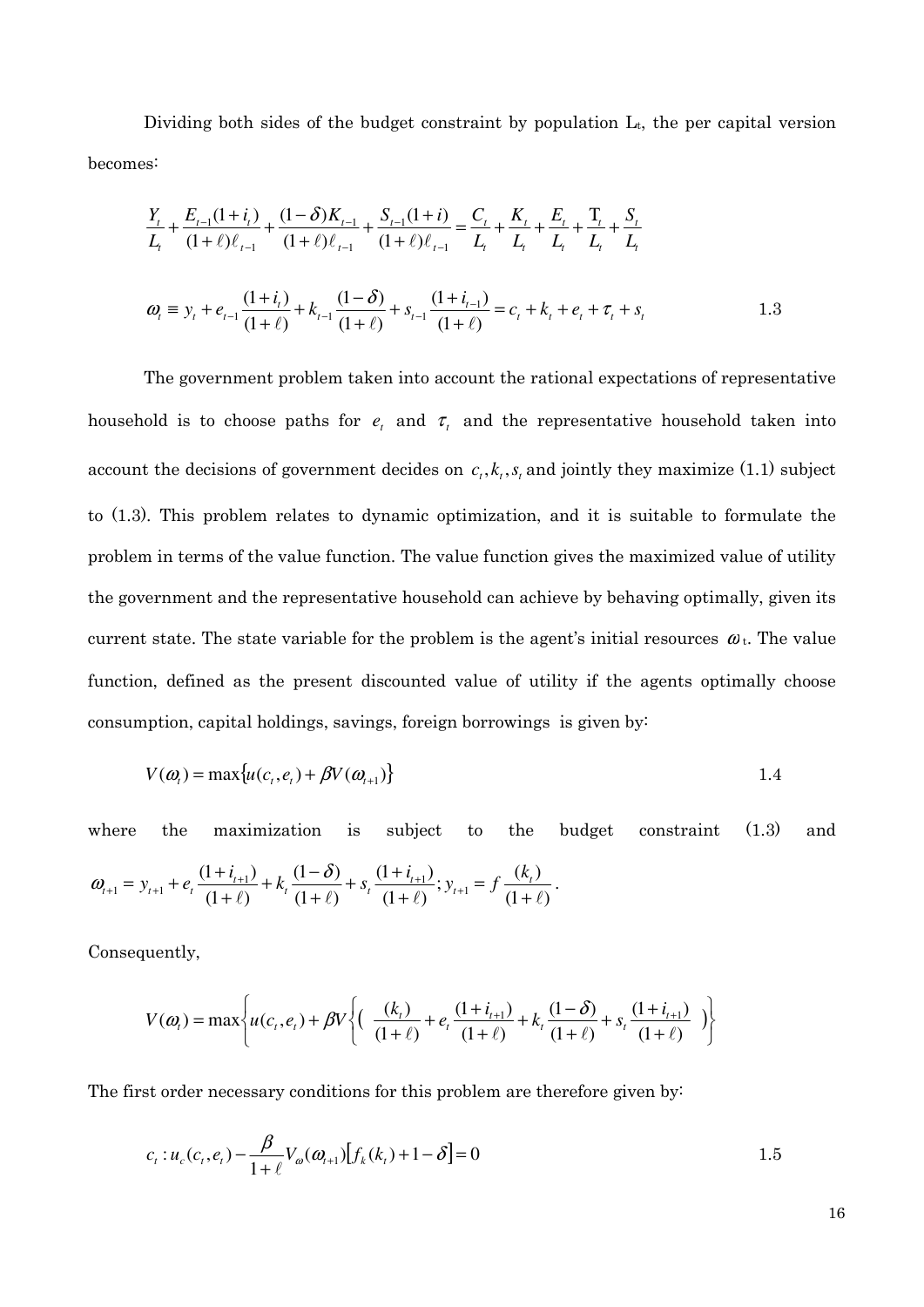$$
e_{t}: u_{e}(c_{t}, e_{t}) - \frac{\beta}{1+\ell} V_{\omega}(\omega_{t+1}) [f_{k}(k_{t}) - (1+i_{t+1}) + 1 - \delta] = 0
$$
 1.6

$$
s_{t} : -\frac{\beta}{1+\ell} V_{\omega}(\omega_{t+1}) [f_{k}(k_{t}) + 1 - \delta - (1+i_{t+1})] = 0
$$
 1.7

together with the transversality conditions

$$
\lim_{t \to \infty} \frac{\beta^t \lambda_t x_t = 0, x = k, e}{1.8}
$$

where  $\lambda_t$  is the marginal utility of period t consumption.

The envelope theorem implies

$$
\lambda_t = \frac{\beta}{1+\ell} V_{\omega}(\omega_{t+1}) \big[ f_k(k_t) + (1-\delta) \big] = V(\omega_t)
$$
\n(1.9)

that is:

$$
\frac{u_c(c_{t,\ell_t})}{u_e(c_{t},e_t)} = \frac{f_k(k_t) + 1}{\left[f_k(k_t) - \frac{(1+i_{t+1})}{(1+\ell)} + 1\right]}
$$

The first order conditions have clear-cut interpretations. Since resources  $w_t$  must be divided between consumption, foreign borrowings, and savings each must yield same marginal utility at an optimum allocation. Using equations  $(1.5)$ ,  $(1.6)$ ,  $(1.7)$  and  $(1.9)$  can be written as

$$
u_e(c_t, e_t) + \beta u_c \frac{(c_{t+1}, e_{t+1})}{1 + \ell} = u_c(c_t, e_t)
$$

which states that the marginal benefit of additional foreign borrowings at time t must equal the marginal utility of consumption at time t. Similarly, equation  $(1.5)$  for capital holdings implies that net marginal return from additional capital holdings must equal the marginal utility from consumption. Equation  $(1.6)$  for foreign debt implies that the net marginal benefit of capital holdings augmented by benefits enjoyed from services rendered with foreign borrowings must equal the net marginal benefit of foreign borrowings. Equation (1.7) for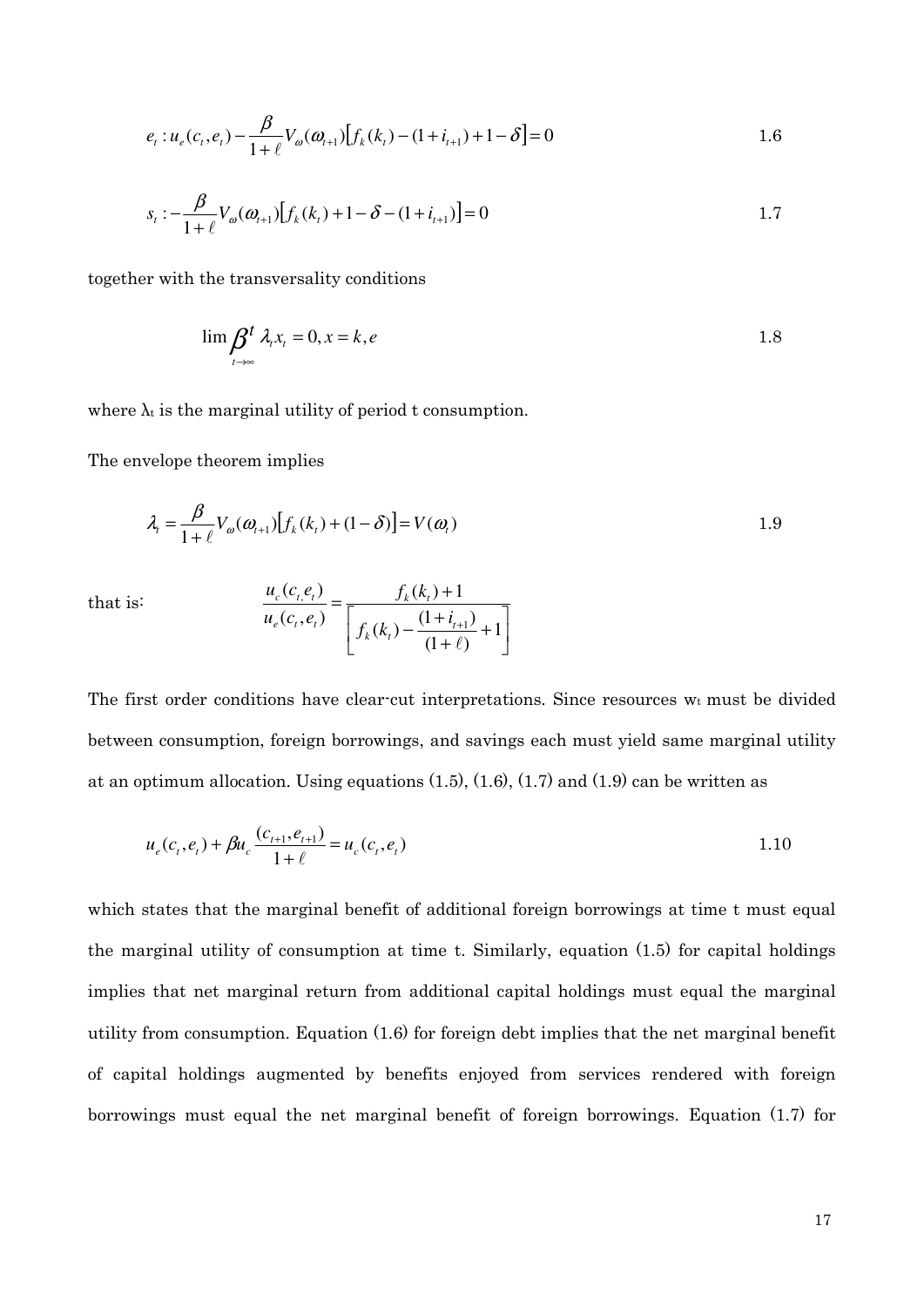savings implies that net marginal return from capital holdings augmented by interest earned *via* domestic savings must equal the net marginal benefits from domestic savings.

Equations  $(1.5)$  to  $(1.7)$ , together with the budget constraints  $(1.3)$ , characterize the government decisions for foreign borrowings and representative household adjustment of domestic savings behaviours at each point in time. Equilibrium also requires that the demand for infrastructure services provided with foreign borrowings equals the supply of foreign borrowings by the government (assumed to be exogenous).

#### STEADY-STATE EQUILIBRIUM 3.2

Here, we consider the properties of this economy when it is in steady-state equilibrium with population growing at the rate  $\ell$ . Let the superscript SS denote values evaluated at the steady state. The steady-state values of consumption and savings must satisfy the first order necessary conditions for the government and the representative household decision problem and the economy-wide budget constraints, and the specification of the exogenous rate of foreign borrowings and debt services. These conditions can be written as

$$
\text{In SS } V_{\omega}(\omega_t) = V_{\omega}(\omega_{t+1}) = V_{\omega}(\mathbf{W}^{\text{ss}}) \tag{1.11}
$$

$$
\Rightarrow 1 = \frac{\beta}{1+\ell} \left[ f_k(k^{ss}) + (1-\delta) \right] \tag{1.12}
$$

$$
\frac{1+\ell}{\beta} - 1 + \delta = f_k(k^{ss})
$$

$$
\frac{1+\ell}{\beta} - 1 + \delta = \alpha k^{ss^{\alpha-1}}
$$

This equation defines the steady-state capital-labor ratio k<sup>ss</sup>. If the production function is Cobb-Douglas, say  $f(k) = k^{\alpha}$ , then  $f_k(k) = \alpha k^{\alpha-1}$  and we have

$$
k^{ss} = \left(\frac{\alpha\beta}{1+\ell-\beta+\beta\delta}\right)^{1/1-\alpha} \tag{1.15}
$$

18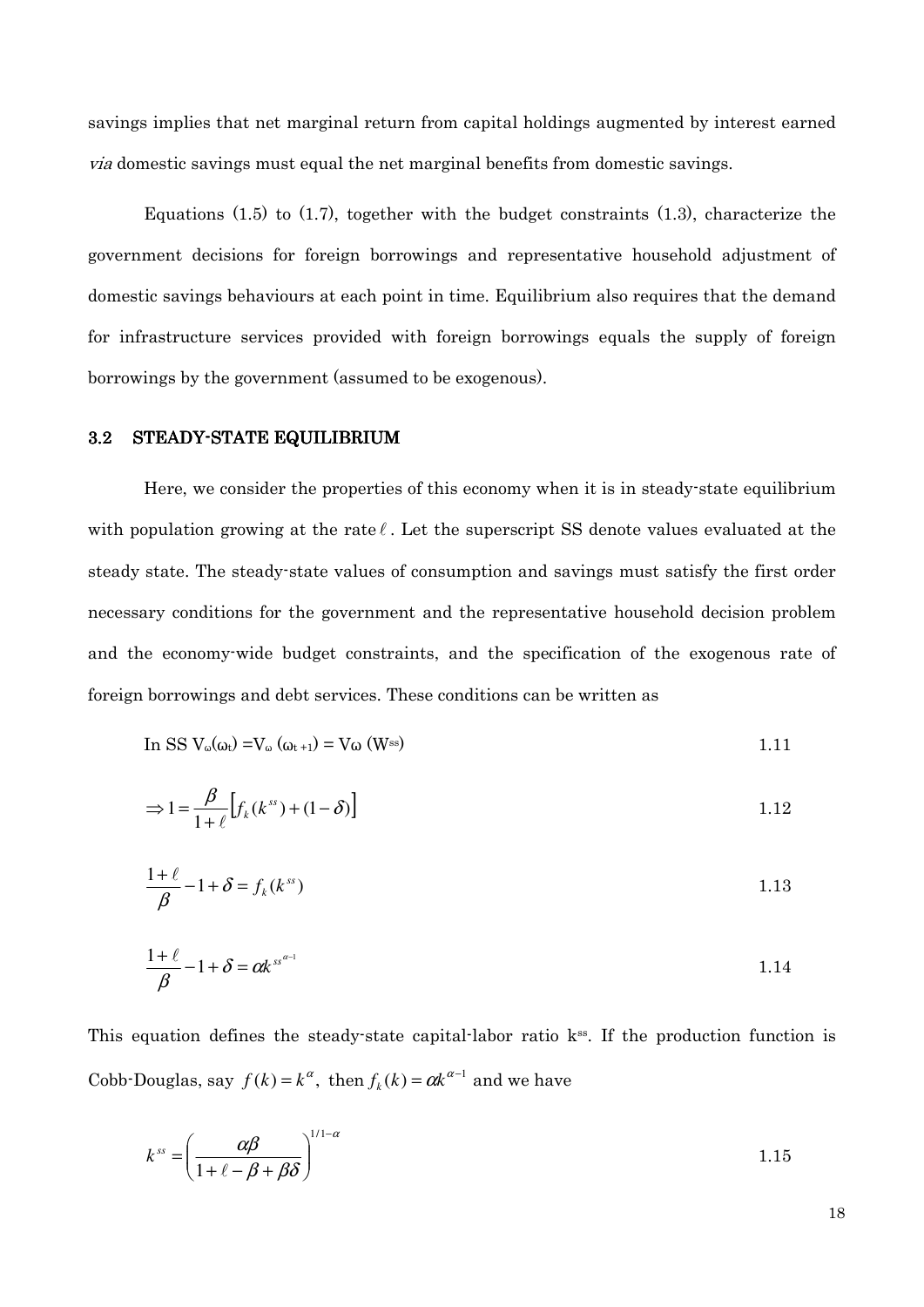The steady state of capital  $(k^{ss})$  depends on the production function, the depreciation rate, population, and the subjective discount rate. The steady state level of consumption per capital is determined by the known level of steady state capital. If we assume that  $f(k) = k^{\alpha}, k^{ss}$  is given by  $(1.15)$ 

$$
c_{t}: u_{c}(c^{ss}, e^{ss}) - \frac{\beta}{1+\ell} \Big[ f_{k}(k^{ss}) + 1 - \delta \Big] V_{\omega}(\boldsymbol{\omega}^{ss}) = 0
$$
 1.16

The steady state consumption per capital depends on the parameters of the production function, the rate of depreciation, the subjective rate of time discount and population

$$
e_t: u_e(c^{ss}, e^{ss}) - \frac{\beta}{1+\ell} \Big[ f_k(k^{ss}) - (1+i^{ss}) + 1 - \delta \Big] V_\omega(\omega^{ss}) = 0 \tag{1.17}
$$

Similarly, the steady state level of foreign borrowings per capital depends on the parameters of production function, subjective rate of discount, depreciation, interest earned on borrowed funds and population.

$$
s_{t} : -\frac{\beta}{1+\ell} \Big[ f_{k}(k^{ss}) + 1 - \delta - 1 + i^{ss} \Big] V_{\omega}(\boldsymbol{\omega}^{ss}) = 0
$$
 1.18

On a related ground, the steady state level of savings per capital depends on the parameters of production function, subjective rate of discount, depreciation, interest on savings and population

$$
\tau_{t} : -\frac{\beta}{1+\ell} \left[ f_{k}(k^{ss}) + 1 - \delta \right] = 0 \tag{1.19}
$$

and the debt service per capital depends on parameters of the production function, subjective rate of discount, depreciation and population.

$$
BC: \omega^{ss} = f(k^{ss}) + e^{ss} \frac{(1+i^{ss})}{1+\ell} + k^{ss} \frac{(1-\delta)}{1+\ell} + s^{ss} \frac{(1+i^{ss})}{1+\ell} = c^{ss} + k^{ss} + e^{ss} + \tau^{ss} + s^{ss} \quad 1.21
$$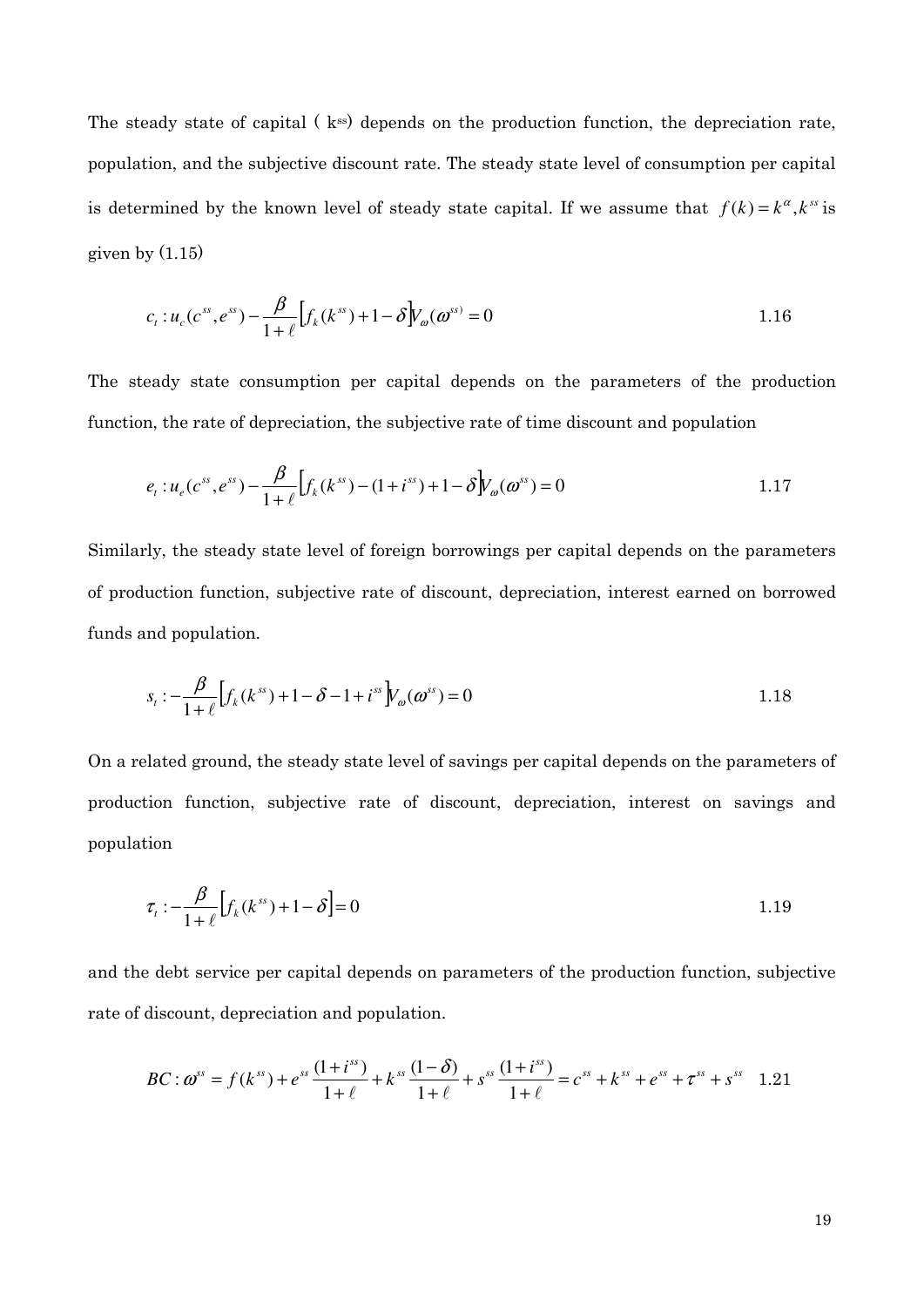Since, we are particularly interested on savings behavior of representative households amidst foreign borrowings decisions by government; we solve for the steady state gross domestic savings given below as:

$$
s^{ss} = \left(\frac{1+\ell}{\ell-i^{ss}}\right)f(k^{ss}) - (1+\delta+2\ell)k^{ss} - \frac{(1+\ell)}{(\ell-i^{ss})}c^{ss} - e^{ss} - \frac{(1+\ell)}{(\ell-i^{ss})}\tau^{ss}
$$

Equation  $(1.22)$  defines the steady-state values of savings, which are linked positively to output and negatively to consumption, foreign borrowings and debt services.

#### APPLICABILITY AND LIMITATIONS OF THIS FRAMEWORK  $3.3$

The model is devised to capture the economic happenings of developing countries employing some simplifying assumptions. Here, the issue of failed states may easily come into mind following the incapacity of some national governments in the Third World to provide for basic needs of the citizens. Khor (2002) notes that "[...] many, if not most, developing countries, can be categorized as having failed to generate growth or development of the type or rate to satisfy the basic food, employment, housing and education needs of the majority of people. True, a large part of the blame must be placed on the political, commercial and intellectual elites of these countries. But the failure can also be attributed to factors largely beyond the countries' control, such as falling commodity export prices, the debt burden and inadequate aid and technology transfer [...]".

De facto, for the sake of simplicity this model implicitly assumes that the government is benevolent. In this sense, government engages in foreign borrowings in view of some of the reasons already put forward in the literature such as liquidity constraints, foreign exchange constraints, infrastructure needs etc. This implies that government basically tries to maximize her utility from foreign borrowings taken into account available wealth in the country such as endowments, capital stock, investment potentials etc. Indeed, this is a general equilibrium type of model, which may be considered inappropriate in the case of some developing countries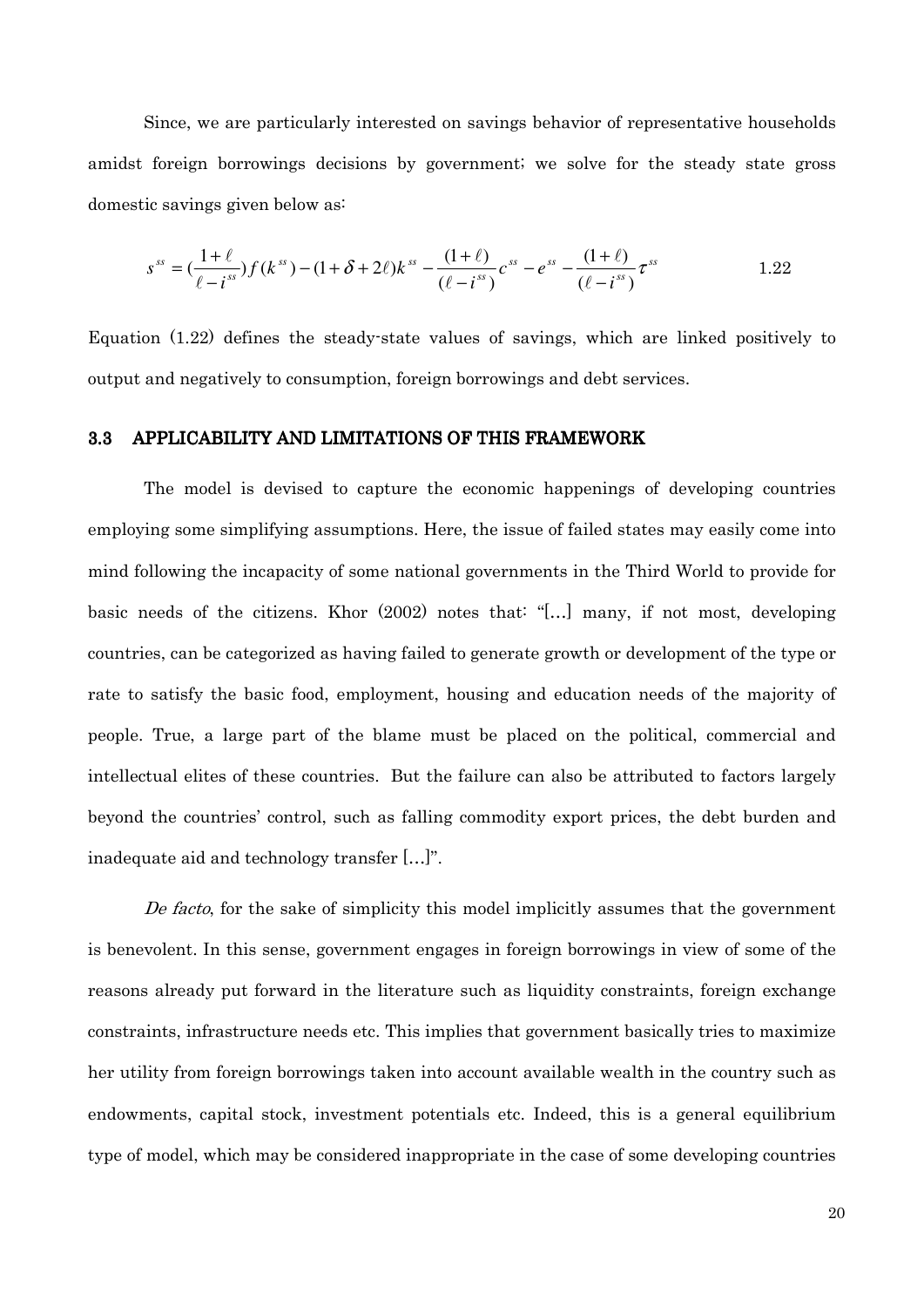- failed states in particular. However, there is little experience on theoretical modeling of the out-of-equilibrium situations. Even the transition or adjustment paths approaches assume that the evolution occurs along the steady-state relationships of the main variables. Therefore, even if there are grounds to consider this type of modeling distant from the actual situations, technical issues make it the only possible approach.

Secondly, this model implicitly assumes there is a kind of game between the government and the citizens (the households). In line with the available resources and needs such as consumption, tax payments; etc. "typical household" decides how much to save based on decisions about foreign borrowings by government to maximize their utility. This "gamelike" approach evokes two important elements. Firstly, in countries with low level of education and little transparency of the government's decision (as frequently is the case in some developing parts of the world) information necessary to make these decisions would not be available to the households. Their understanding of the consequences of government's decisions bring may indeed be limited. On the other hand, empirical research should account for endogeneity, since in this model it is a theoretical mechanism of the bi-directional relationship and not only a statistical artifact (property of the data).

Nevertheless, the assumption of rational expectations may be too strong for developing countries, because the adjustments may occur not immediately but as a result of a continuous process. The channels through which the burden of foreign borrowings affect household behavior (including hikes in tax payments, gradual decline in infrastructural amenities, declining prices of primary commodities, higher inflation etc.) are the same as in the case of other gradual adjustments that happen in the economy. As a result, to some extent, households would adjust their behaviours directly or indirectly as government engages – among others  $-$  in foreign borrowings.

This model may actually turn out to be applying equilibrium approach to the out-ofequilibrium situations but that seems to be the best we could get at since we do not know the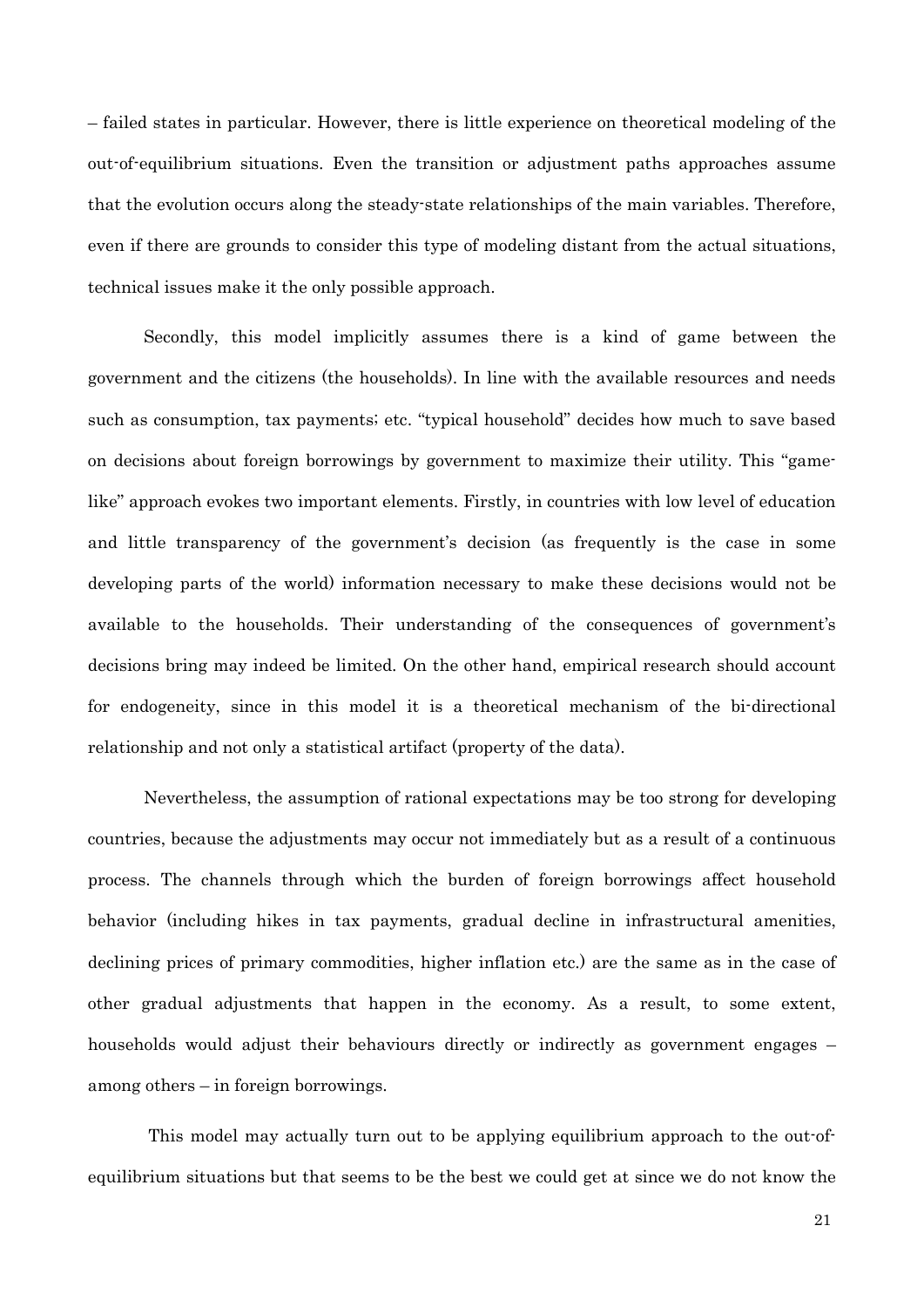transition paths to equilibrium. The model may also be limited by incidences of national conflicts, some level of irrationality, manifestations of some aspects of failed state etc, but, overall, the model tries to capture the channel through which foreign borrowing decisions of government may influence the adjustment of savings by households.

Therefore, this model would be well suited for testing the impact of foreign borrowings on the domestic savings in developing countries. Panel data analysis would be employed in the test, since, as already pointed out in the literature, the use of econometric approach based on panel regression for cross section of developing countries would assist to control for heterogeneity of different countries and different influences of variegated shocks that developing countries selected for the study may have faced.

# **EMPIRICAL MODEL**  $\overline{4}$

In this section, we apply the methodology based on panel regression approach to investigate the relationship between gross domestic savings and foreign debt using series of regression equations as guided by the model of this study. Basically, the dependent variable of the regressions was domestic savings as a percentage of GDP. The independent variables include: foreign debt as a percentage of GDP, net foreign debt inflows outstanding as percentage of GDP, Imports as a percentage of GDP, real interest rate, total debt service, multilateral debt as percentage of GDP, GDP *per capita*, foreign direct investment as percentage of GDP, sub-Saharan Africa (SSA) dummy and fixed capital formation.

In the first stage we take annual data. To avoid the noise associated with natural economy cyclicality, we also analyzed five-year averages. To account for long-term equilibrium, we considered thirty-year averages. Finally, some of the variables were regressed as logs so as to derive elasticity interpretations of the findings.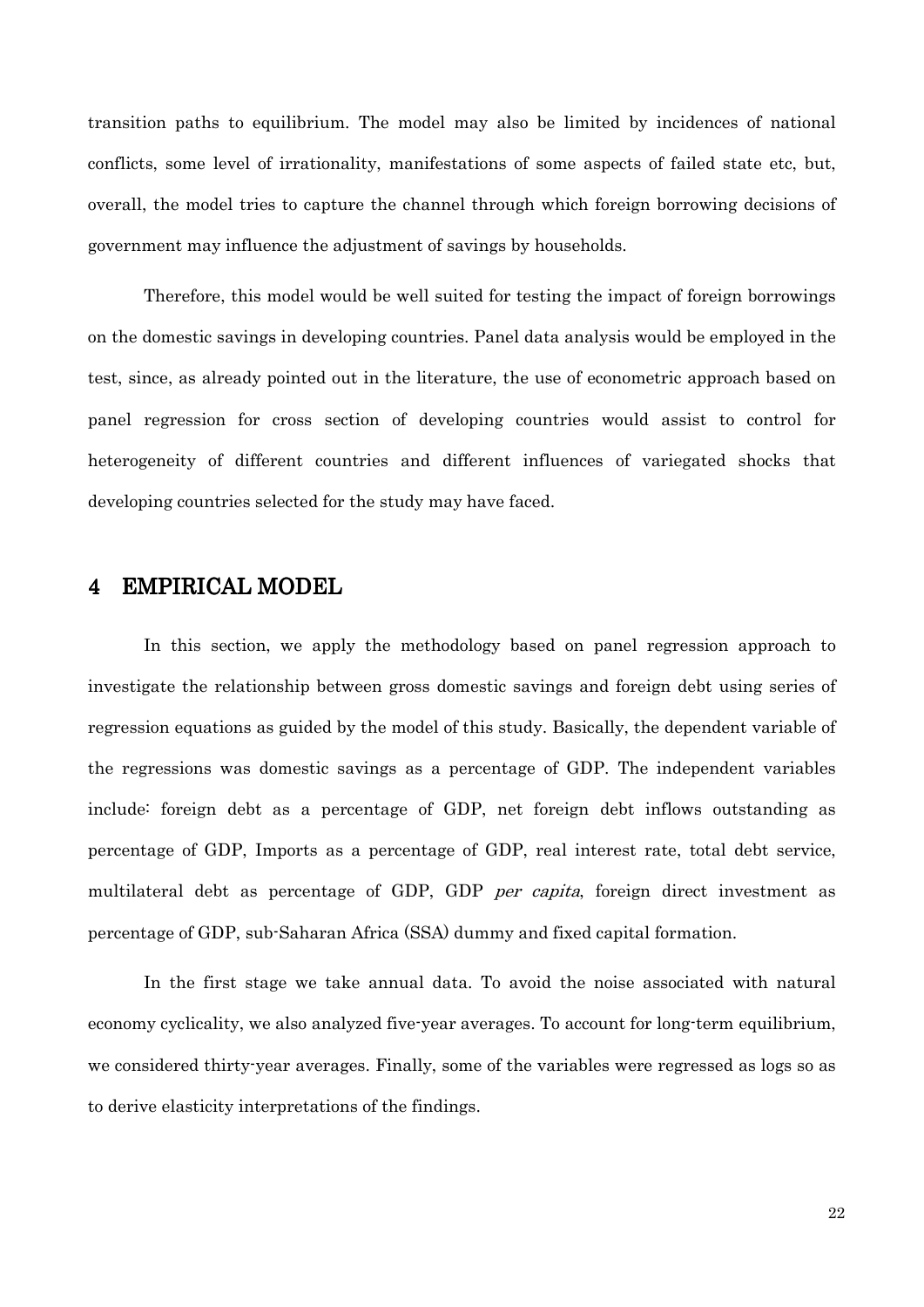The panel data approach is important when analyzing issues pertaining to indebtedness. Hajivassiliou (1987) notes except the traditional advantage of the panel data approach, developing countries seem to differ from each other due to colonial histories, political and financial institutions and degree of creditworthiness. The problem of heterogeneity might be reduced by allowing country-specific factors. The time-specific dummy may help to control for swings in international economic policies and debt relief initiatives over time.

The data come from the World Bank (World Development Indicators for economic data, 2007). A number of variables were transformed from current prices to 2000 US\$ constant prices. The variables involved includes: foreign debt, total debt service and gross domestic savings. The period covered was 1975 to 2004. The Tables A1 and A2 in the appendix section report summary statistics and description of the variables used.

#### **RESULTS AND ANALYSIS**  $4.1$

The theoretical model essentially implies that foreign debt and domestic savings are interlinked, which translates in econometric terms into endogeneity (by assumption and not by data properties). Therefore, the findings of panel GLS, let alone pooled OLS cannot provide reliable estimators. To this end we have employed instrumental variables approach (IV) to the panel analysis. Seeking potential instruments to foreign debt we have performed a number of tests and – based on both theoretical underpinnings and statistical properties of the data – we chose to use lagged net foreign debt as a share of GDP to instrument for foreign debt.

Turning attention to the results of the regressions in Table 4.1, they indicate that foreign debt has negative impact on domestic savings at least in the long run. This is consistent with the results obtained from the panel regressions. This finding corroborates the results obtained by Pattillo and Ricci (2002). They basically found that debt does seem to have an inverted U shape relationship with growth, which implies that foreign borrowings augment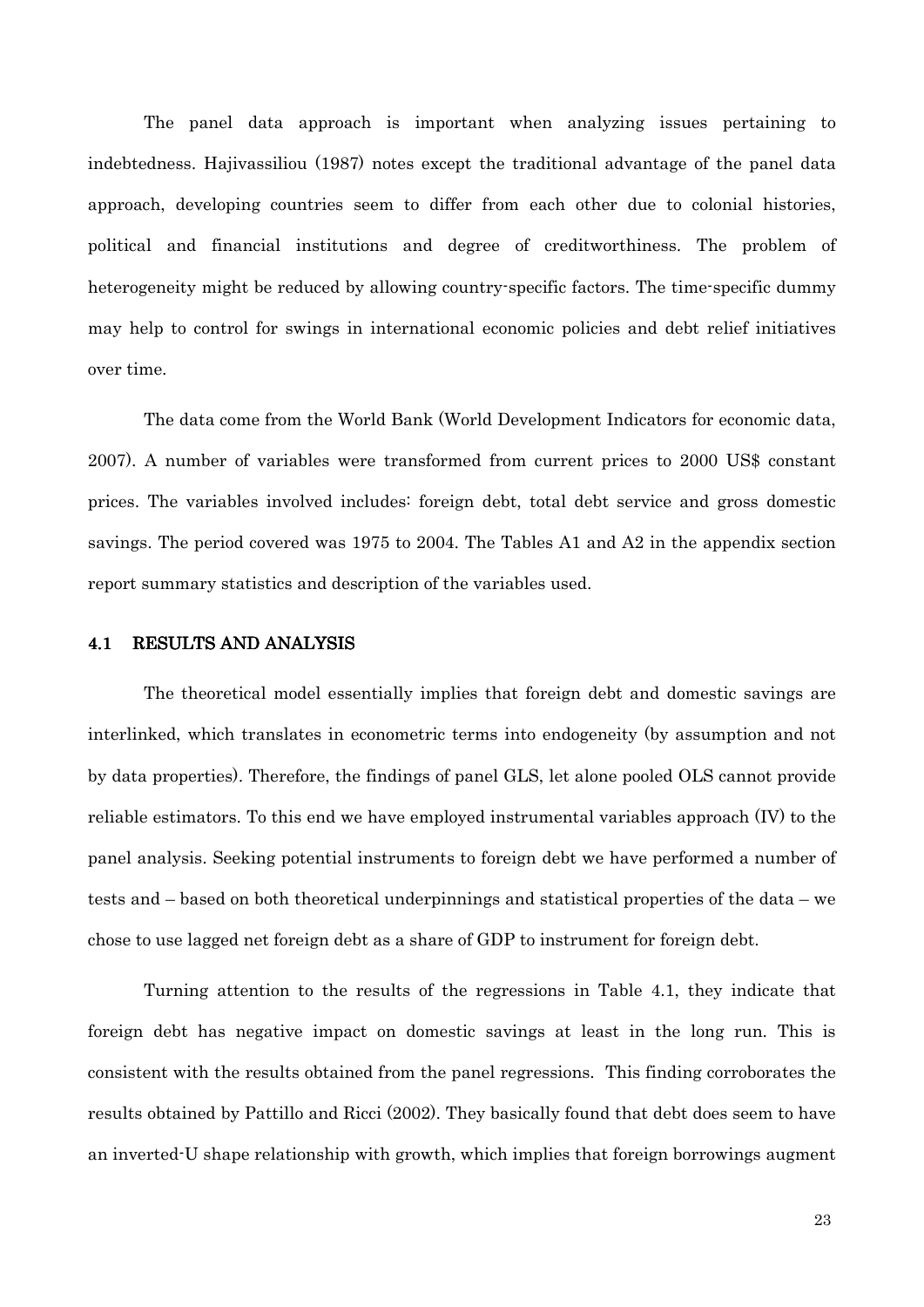domestic savings at the onset, but, over time with increase in burden of debt service, higher global interest rates, and other macroeconomic failures like bank failures, huge domestic debt and negative external shocks, the impact of foreign debt on domestic savings may turn negative. Our findings also corroborate the conclusions of the Elbadawi et al. (1996). They essentially found that in the presence of debt overhang in developing countries citizens in these countries may have lower savings ratio compared to their counterparts in the developed countries.

Our results also support the predictions of the model formulated based on the game between the government that engages in foreign borrowings and the representative household that adjusts behaviour in line with prevailing economic situations induced by foreign borrowing decisions. This suggests that representative household tends to lower domestic savings efforts in the face of huge foreign borrowings by the government.

There are number of channels through which domestic savings could be affected and these effects may be strong or weak in view of prevailing level of accumulated foreign debt and debt service obligations. As reported in Table 4.1, in all the specifications, imports and real interest rate have negative impacts on domestic savings while gross domestic product in per capita terms has positive impact on domestic savings. These findings are not far from intuitions and economic theory. As the import penetration of a country increases in the face of weak foreign currency and convertibility problems, one would essentially expect likely decline of domestic savings efforts as people spend more of their earned resources buying goods and services from outside. On the other hand, economic theory posits that when the real rate of interest is low, demand will shift from domestic saving efforts to investment and consumption. The negative relationship between domestic savings and real interest rate therefore suggests that the real rate of interest is low in LAC and SSA in the period covered in this study.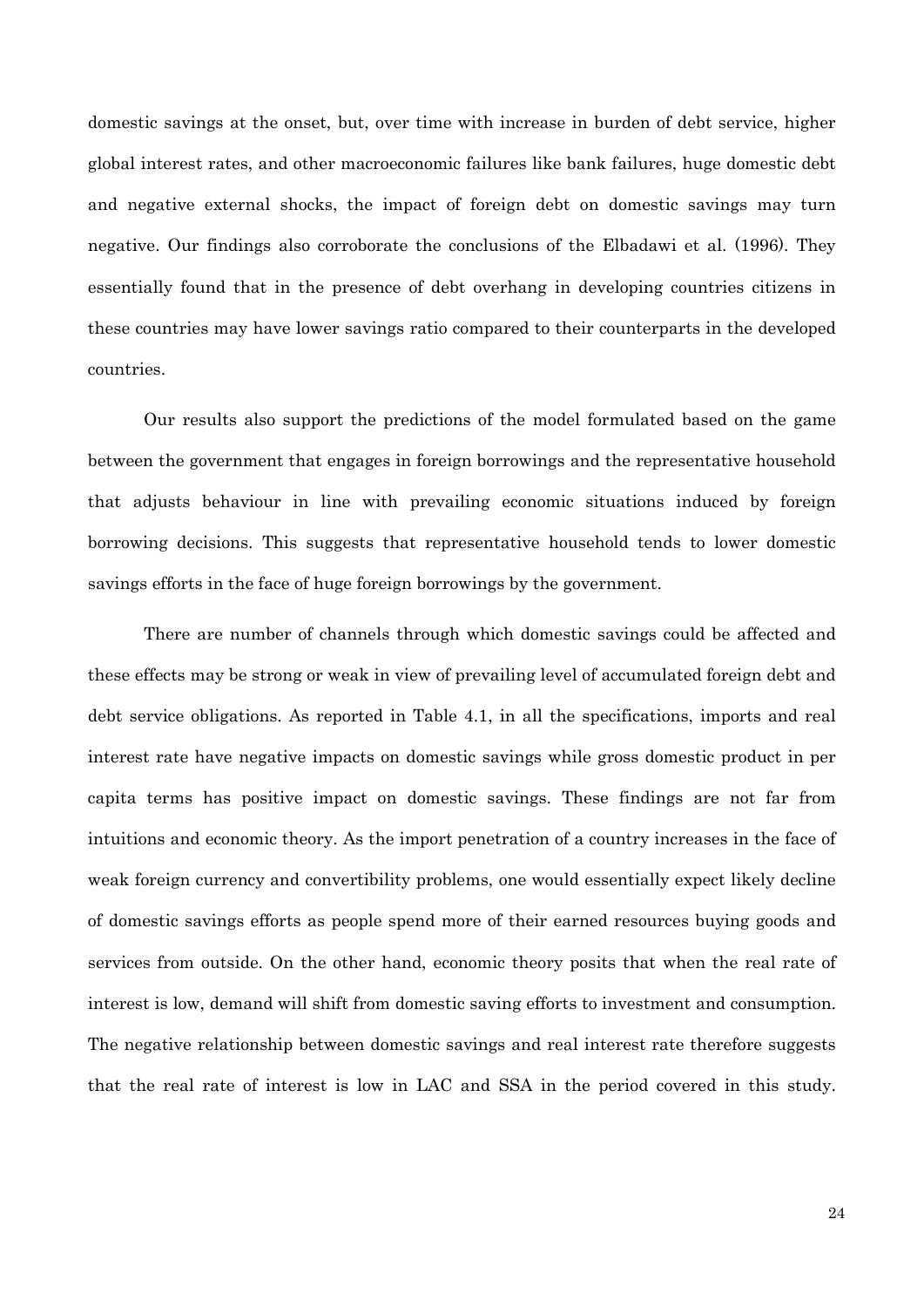|                                                              |                         | Panel analysis           |                           | Panel                    | Panel IV analysis (2SLS) |                          |
|--------------------------------------------------------------|-------------------------|--------------------------|---------------------------|--------------------------|--------------------------|--------------------------|
| <b>Variables</b>                                             | <b>OLS</b>              | Fixed<br>effects         | Random<br>${\rm effects}$ | <b>GLS</b>               | Fixed<br>effects         | Random<br><b>Effects</b> |
| Foreign debt as % of GDP                                     | $-0.004$<br>$(-2.63)$   | $-0.007*$<br>$(-1.76)$   | $-0.07*$<br>$(-1.92)$     | $-0.007**$<br>$(-2.20)$  |                          |                          |
| Lagged net foreign debt as<br>percentage of GDP (instrument) |                         |                          |                           |                          | $-0.02**$<br>$(-2.33)$   | $-0.02**$<br>$(-2.43)$   |
| Imports as % of GDP                                          | $-0.14***$<br>$(-9.58)$ | $-0.09$ ***<br>$(-4.04)$ | $-0.09$ ***<br>$(-4.51)$  | $-0.10***$<br>$(-11.19)$ | $-0.14***$<br>$(-5.79)$  | $-0.14***$<br>$(-6.14)$  |
| Real interest rate                                           | $-0.04***$<br>$(-3.44)$ | $-0.03***$<br>$(-4.17)$  | $-0.03***$<br>$(-4.24)$   | $-0.03***$<br>$(-4.95)$  | $-0.03***$<br>$(-3.87)$  | $-0.029***$<br>$(-3.89)$ |
| GDP per capita                                               | $0.004***$<br>(19.19)   | $0.004$ ***<br>(7.77)    | $0.004$ ***<br>(8.85)     | $0.003***$<br>(25.01)    | $0.003***$<br>(0.81)     | $0.003***$<br>(8.14)     |
| FDI as % of GDP                                              |                         |                          |                           |                          | $0.01***$<br>(6.01)      | $0.013***$<br>(6.59)     |
| SSA (dummy)                                                  |                         |                          | 0.51<br>(0.19)            | $-1.01**$<br>$(-2.49)$   |                          | 0.72<br>(0.39)           |
| Constant                                                     | $12.43***$<br>(15.37)   | $10.84$ ***<br>(8.49)    | $10.30***$<br>(4.09)      | $12.3***$<br>(22.50)     | $13.4***$<br>(9.44)      | $12.50***$<br>(6.50)     |
| N                                                            | 1368                    | 1368                     | 1368                      | 1368                     | 1096                     | 1096                     |
| $\mathbf{R}^2$                                               | 0.27                    |                          |                           |                          |                          |                          |
| $R^2$ within                                                 |                         | 0.072                    | 0.07                      |                          | 0.12                     | 0.11                     |
| $R2$ between                                                 |                         | 0.32                     | 0.32                      |                          | 0.30                     | 0.30                     |
| Wald statistic (p-value)                                     | 0.00                    | 0.00                     | 0.00                      | 0.00                     | 0.00                     | 0.00                     |

Table 4.1. Results of the empirical analysis

Note:

\*\*\*, \*\* and \* indicate levels of significance at 1%, 5% and 10% respectively. In the brackets tstatistics reported.

Hausman test confirmed no systematic difference between fixed and random effects estimators (both in the case of GLS and in the case of 2SLS estimations). Therefore, random effects specification is preferred for its higher efficiency.

Thus, we may conclude that foreign debt on average has contemporaneous impact on domestic savings *via* the channel acting as complementary source of capital for investment. However  $-$  as many cases demonstrate  $\cdot$  borrowed funds are rarely spent productively, this increases over time the likelihood of debt defaults and unsustainable high debt service payments. These elements contribute to inflating the interest rates; encourage capital flights leading to bank failures, currency crises, poor economic fundamentals etc. Therefore, gradually the impact of foreign debt on domestic savings turns to be negative. This pattern predicted by the theoretical model has indeed been confirmed empirically.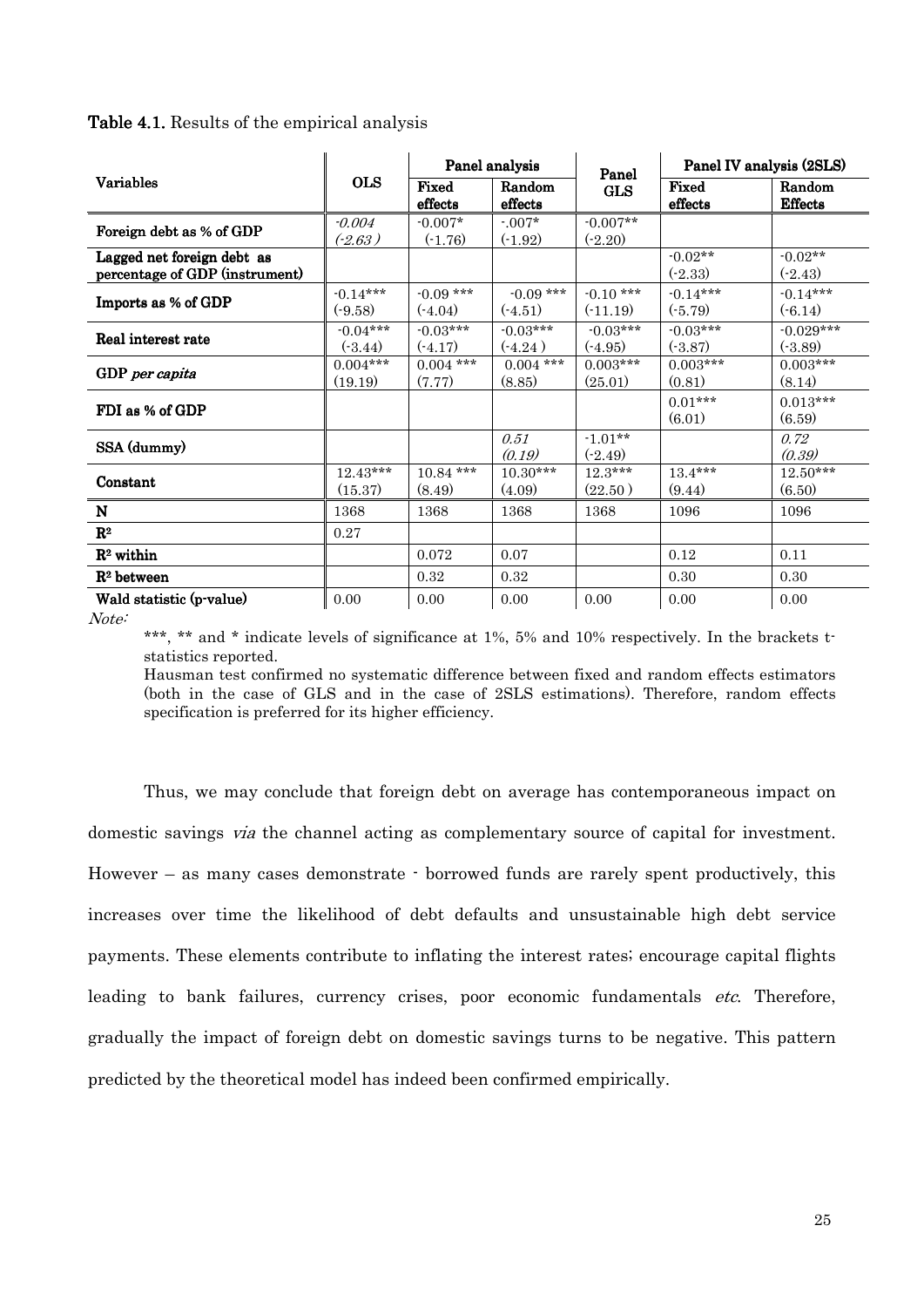To ensure robustness of regression results obtained, the regressions were done based on 30 year average and 5 year average to capture some elements of dynamics in the time series. The results obtained from these specifications are available in Table 4.2.

|                                | Five-year averages      |                             |                  | Thirty-year averages |                             |                      |  |
|--------------------------------|-------------------------|-----------------------------|------------------|----------------------|-----------------------------|----------------------|--|
| <b>Variables</b>               | Panel GLS               | Panel IV analysis<br>(2SLS) |                  | Panel GLS            | Panel IV analysis<br>(2SLS) |                      |  |
|                                | (PCSE)                  | Fixed                       | Random           | (PCSE)               | Fixed                       | Random               |  |
|                                |                         | effects                     | $_{\rm effects}$ |                      | effects                     | <b>Effects</b>       |  |
| Foreign debt as % of GDP       | $-0.01***$<br>$(-4.03)$ |                             |                  | $0.05***$<br>(31.55) |                             |                      |  |
| Net foreign debt inflows       |                         | $-0.40***$                  | $-0.40***$       |                      | $-1.48***$                  | $-1.34***$           |  |
| outstanding as % of GDP        |                         | $(-12.89)$                  | $(-13.1)$        |                      | $(-7.46)$                   | (6.22)               |  |
|                                | $-0.20***$              | $-0.13***$                  | $-0.13$          | $-0.17***$           | $-0.22***$                  | $-0.18$              |  |
| Imports as % of GDP            | $(-12.28)$              | $(-4.23)$                   | $(-4.56)$        | (.36.68)             | $(-6.61)$                   | $(-5.72)$            |  |
| Real interest rate             | $-0.02$                 | $-0.11***$                  | $-0.11$          | $-0.05***$           | $-0.07***$                  | 0.007                |  |
|                                | $(-1.23)$               | $(-4.01)$                   | $(-4.13)$        | $(-6.51)$            | $(-2.95)$                   | (0.44)               |  |
| GDP per capita                 | $0.009***$              | $0.008***$                  | $0.008***$       | $0.004***$           | $0.005***$                  | $0.004***$           |  |
|                                | (31.8)                  | (11.13)                     | (11.49)          | (63.76)              | (14.1)                      | (11.75)              |  |
| FDI as % of GDP                | $-0.15$                 |                             |                  | $-0.10$              |                             |                      |  |
|                                | $(-0.23)$               |                             |                  | $(-0.43)$            |                             |                      |  |
| SSA (dummy)                    |                         |                             |                  |                      | 0.80<br>(0.96)              | $-0.58$<br>$(-0.84)$ |  |
|                                |                         |                             |                  |                      | $-1.38***$                  | $-7.89***$           |  |
| Total debt service             |                         |                             |                  |                      | $(-10.49)$                  | $(-7.82)$            |  |
| Multilateral debt service as a |                         |                             |                  |                      | $-0.05$                     | $-0.14***$           |  |
| share of GDP                   |                         |                             |                  |                      | $(-1.49)$                   | $(-4.33)$            |  |
|                                |                         |                             |                  |                      | $3.07***$                   |                      |  |
| <b>Fixed capital formation</b> |                         |                             |                  |                      | (7.73)                      |                      |  |
| Constant                       | $-39.4***$              | $8.74***$                   | $9.05***$        | $9.31***$            | $13.3***$                   | $20.34***$           |  |
|                                | $(-19.5)$               | (5.49)                      | (3.25)           | (33.58)              | (8.41)                      | (14.88)              |  |
| N                              | 730                     | 730                         | 730              | 168                  | 168                         | 168                  |  |
| $\mathbf{R}^2$                 |                         |                             |                  |                      |                             |                      |  |
| $R^2$ within                   |                         | 0.31                        | 0.31             |                      | 0.44                        | 0.44                 |  |
| $R2$ between                   |                         | 0.34                        | 0.35             |                      | 0.45                        | 0.45                 |  |
| Wald statistic (p-value)       | 0.00                    | 0.00                        | 0.00             | 0.00                 | 0.00                        | 0.00                 |  |

**Table 4.2:** Results of the empirical analysis: 5 year and 30 year averages

Note:

\*\*\*, \*\* and \* indicate levels of significance at 1%, 5% and 10% respectively. In the brackets tstatistics reported.

Hausman test confirmed no systematic difference between fixed and random effects estimators (both in the case of GLS and in the case of 2SLS estimations). Therefore, random effects specification is preferred for its higher efficiency.

Essentially, these results did not different significantly from what we have in Table 4.1. Results obtained from estimations based on 30 year average and 5 year average helped to confirm the impact of foreign debt on domestic savings over the long term and cleared of short term shocks. Importantly, these results were obtained despite numerous efforts within the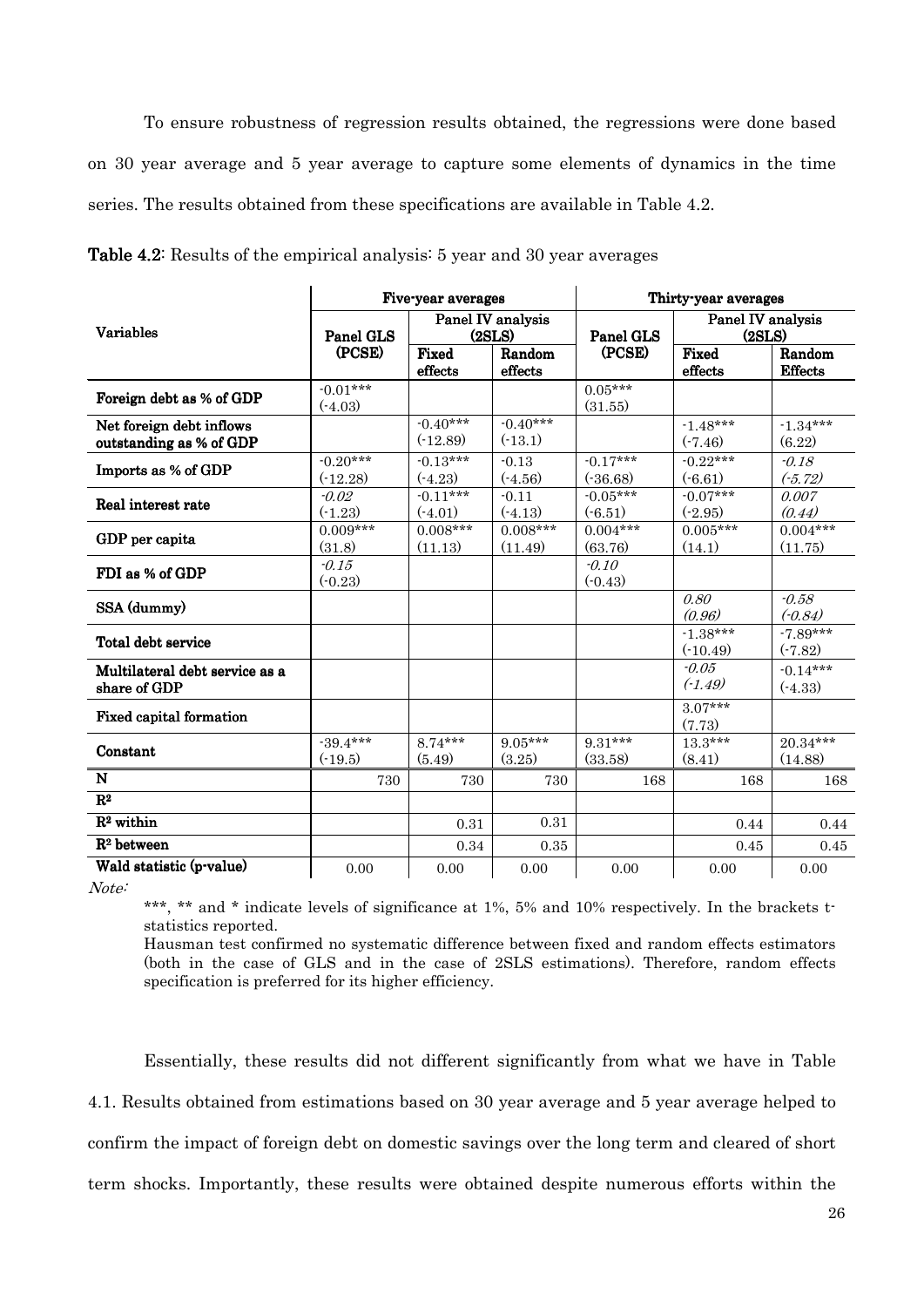Structural Adjustment Programs, *i.e.* already after the implementation of policies tactically designed to achieve removal of subsidies, privatization, capital account liberalization, low inflation target, devaluation of currency etc. This implies that domestic savings may be low amidst increase in consumption spending and contraction of income earning openings in the developing countries as predicted by the model and confirmed with data.

Again, we also see that fixed capital formation has positive impact on domestic savings in the developing countries. This implies that as the capital stock increase through accumulation and probable increase in new machines and technologies and likely improvement in productivity creates new investment opportunities thus creating potential portfolio for savings allocation.

Finally, the role of FDI seems to be quite puzzling. It is significant and positive in annual analysis, but looses significance in long term results. The channels should be similar to those associated with capital formation as described above. However, FDI flows seem to be highly correlated with debt flows, which on statistical grounds may result in the insignificance of the estimators. Most foreign direct investment inflows went to LAC overall and SSA attracted some inflows mostly in the 1990's (mostly for only). This finding suggest that gains from foreign direct investment inflows on average assisted LAC to meet up with some demands of debt service. The picture for SSA is not quite clear as the level of FDI inflows were much lower in the 1970's and 1980's, but, on average, the result suggests some positive spillovers of FDI inflows to the region though relatively small as compared with LAC. This result indicates a case of complementarities between foreign direct investments and domestic savings.

Last, but not least, taking the logs specification on a long-term relation allows to estimate response of domestic savings (elasticity) to the changes in foreign debt. For 30 year averages for analysed countries on average, 1 percentage point change in the ratio of foreign debt to GDP may result to a decrease of 7.8% in gross domestic savings as a ratio of GDP. This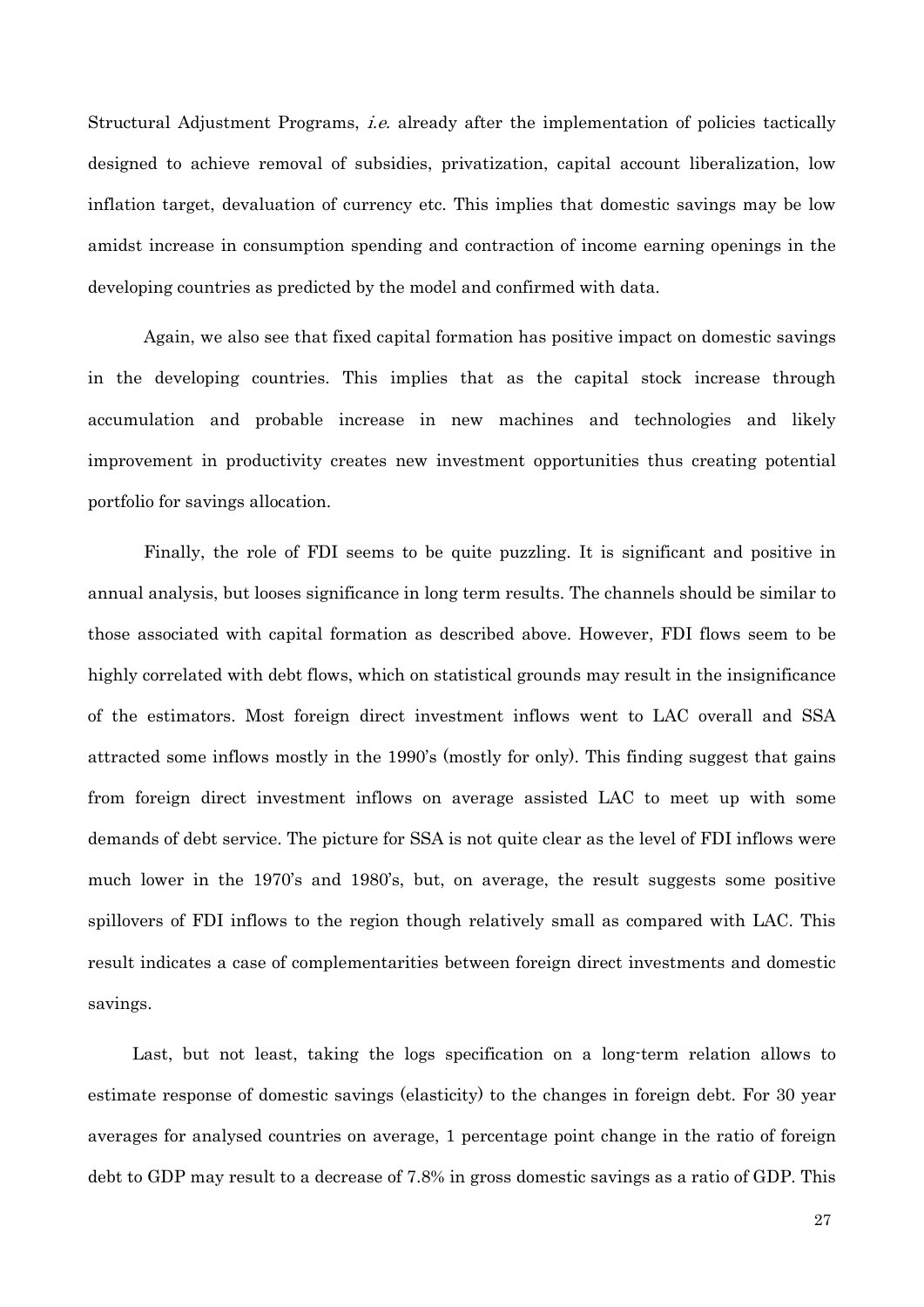is a strikingly high number, if one considers that OECD countries' savings rate oscillate around 20-30% thresholds.

## **CONCLUSIONS**  $\overline{5}$

Abbas (2005) remarks that there are calls for retiring whatever little domestic debt poor countries are left with. Some stakeholders remind that every major growth episode in recent history (U.S., Europe, East Asia) has been driven by domestic and not foreign savings, and that viable states have always relied more on their own taxpayers and savers (including overseas nationals) than on foreign aid and foreign debt. In a fairly recent empirical investigation, Aizenman et al. (2004) confirm the importance of domestic finance for most emerging economies, thus challenging the view that sustained reliance on foreign finance is a viable option for least developed countries (LDCs). In light of this, it is difficult to see how African Poverty Reduction and Growth Facility (PRGF) projections of 70.80% reliance on foreign finance over 30-40 year horizon can be consistent with the notion of viable African states.

This study confirms that there is a causal and negative link from foreign debt to domestic savings. Data seems to favour the theoretical specification suggested in the paper, corroborating some of the earlier research conclusions. In addition, this finding also supports the prediction of the model that attempted to visualize the game between government and the citizens amidst foreign borrowings. National governments in developing countries have a tendency to pass the burden of debt service to the citizens – either direct via taxation or indirectly through other channels such as suspension of subsidies, elimination or curtailment of free education etc. Rational citizens' response (conscious or unconscious) is to lower the savings rate – myopia turns to be optimal. This is partly associated with increase in spending without corresponding increase in income, and other factors such as gradual erosion of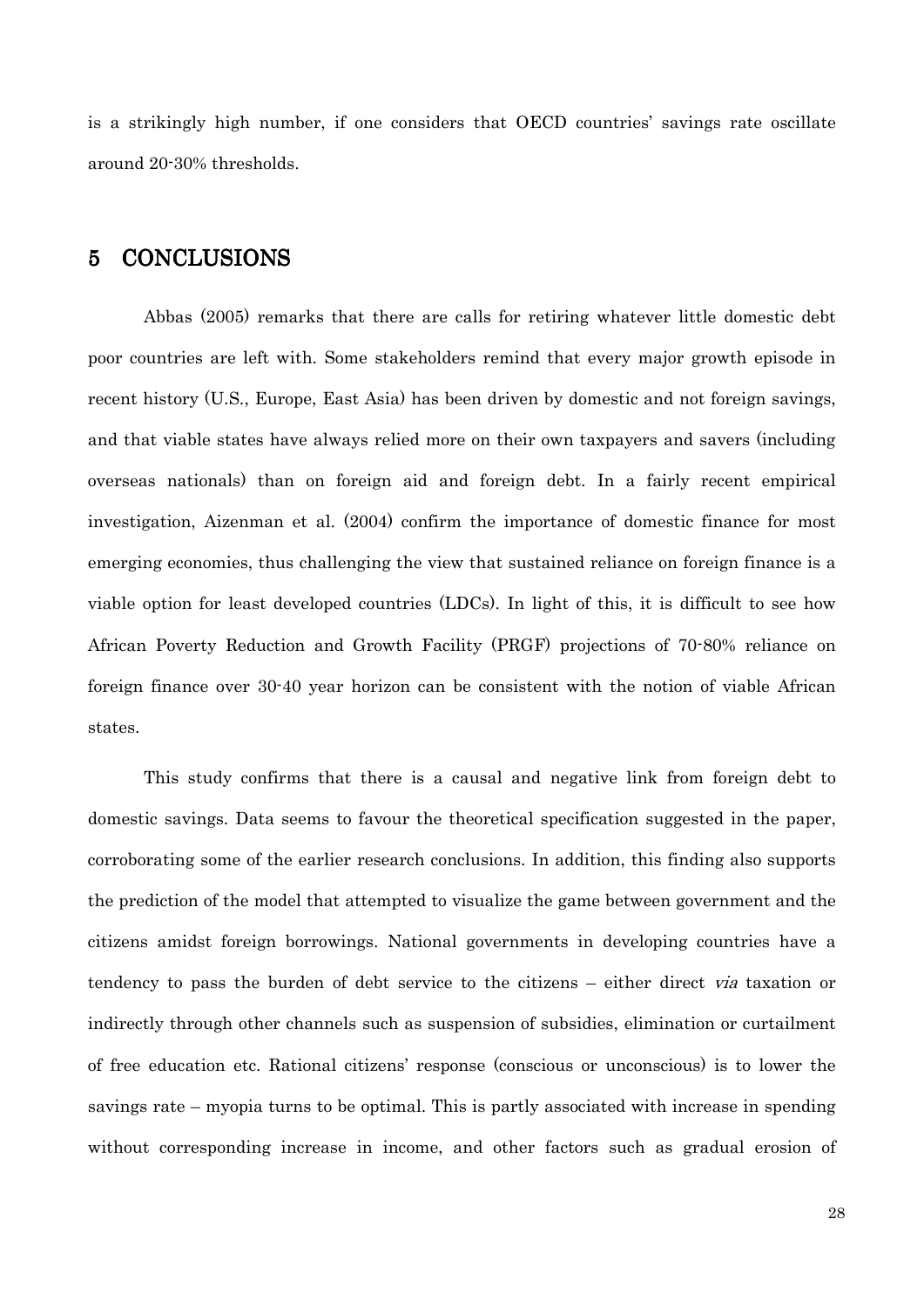confidence of the people on some core sectors of the economy such as the banking industry, the labor market etc.

Basically, this study may not have covered all the relevant channels through which savings could be influenced in the short and long run horizons. Again, apart from foreign debt, some other relevant variables may influence domestic savings as well. Here, issues of capital flights, bank failures, poor debt management policies, poor economic fundamentals, exports, etc easily come to focus.

Also, the time period covered by this study was not long, while indeed dynamic context (VECM) was not employed for a high number of countries in the sample. However, the most interesting cases should be explored with the use of the time series techniques. Specifically, a VAR or SVAR approach could allow to estimate the direct responses and the duration of adaptation. Countries like Brazil, Mexico in LAC as well as Nigeria and South Africa in SSA can be considered as front runners and thus require individual attention<sup>9</sup>. Studies initiated on case study of individual countries would help to untangle the peculiarities of individual countries vis-à-vis the incidences and implications resulting from huge foreign borrowings and the likely impact on domestic savings.

<sup>&</sup>lt;sup>9</sup> Outliers identified by this study include Eritrea, Rwanda, Sao Tome and Principe, Gabon, Cayman Islands, Nicaragua, Guyana, Virgin Islands and Lesotho.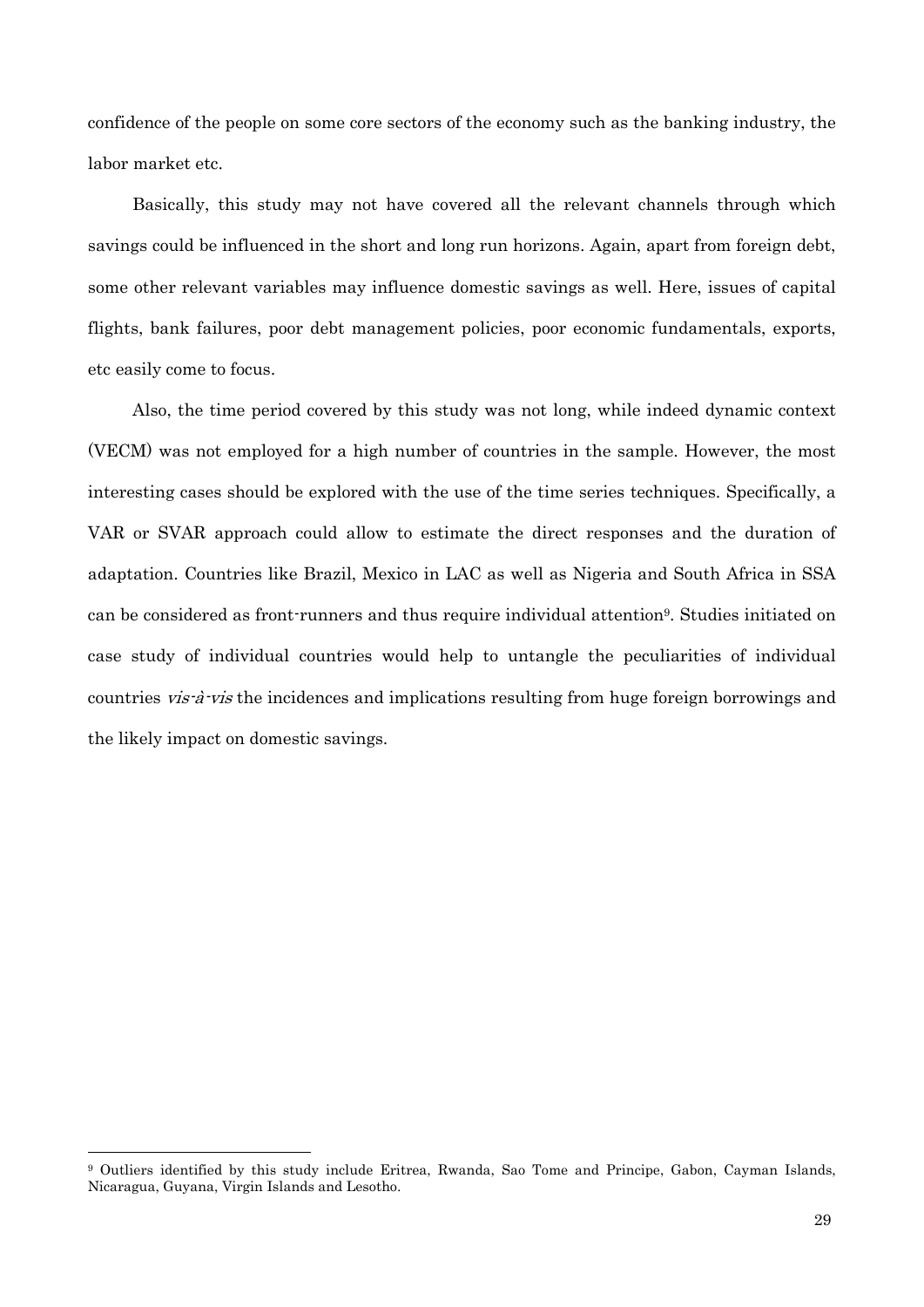## **BIBLIOGRAPHY** 6

- Abbas, S. M. (2005). Public debt sustainability and growth in Sub-Saharan Africa (Post-HIPC): the role of domestic debt. Oxford University and State Bank of Paskistan.
- Afexntiou, P.C. and Serletis, A. (1996). Foreign indebtedness in low and middle income developing countries. Social and Economic Studies, Vol. 45, No.1.
- Aizenman, J. P and Radziwill, A. (2004). Sources for financing domestic capital: Is foreign saving a viable option for *developing countries?* NBER Working Paper, W 10624, July
- Aizenman, J.P and Radziwill, A. (2008). Sources for financing domestic capital. Is foreign saving a viable option for *developing countries?* Journal of International Money and Finance, Forthcoming.
- Ajayi, S.I. (1991). Macroeconomic approach to external debt: the case of Nigeria. Nairobi, AERC Research Paper 8.
- Amaeshi, et al (2007). Financial exclusion and strategic corporate responsibility: A missing link in sustainable finance discourse. Research paper series. International Centre for Corporate Social Responsibility. Nottingham University, Business School, UK.
- Amoateng, K. and Amoako, A.B. (1996). *Economic growth, export and external debt casuality: The case of African* countries. Applied Economics, Vol.28.
- Borensztein, E. (1990). *Debt overhang, debt reduction and investment: The case of the Philippines*. International Monetary Fund Working Paper, No. WP/90/77, September.
- Bradshaw, Y.W. and Huang, J. (1991). Intensifying global dependency. Foreign debt, structural adjustment and third world underdevelopment. The Sociological Quarterly, Vol.32, No.3
- Capps, G. (2005). Redesigning the debt trap. International Socialism: A quarterly Journal of Socialist theory: Issue 107, 27 June 2005.
- Cassen, R. (1985). Does aid work? Oxford: Clarendon Press.
- Chenery, H.B and Strout, A. (1996). *Foreign assistance and economic development*. American Economic Review, No. 56
- Chou, K. (1999). Latin American Tourism in next millennium: education, investment and sustainability. First Pan-American Conference.
- Cohen, D. (1993). Low investment and large LDC debt in the 1980s. The American Economic Review, June 1993.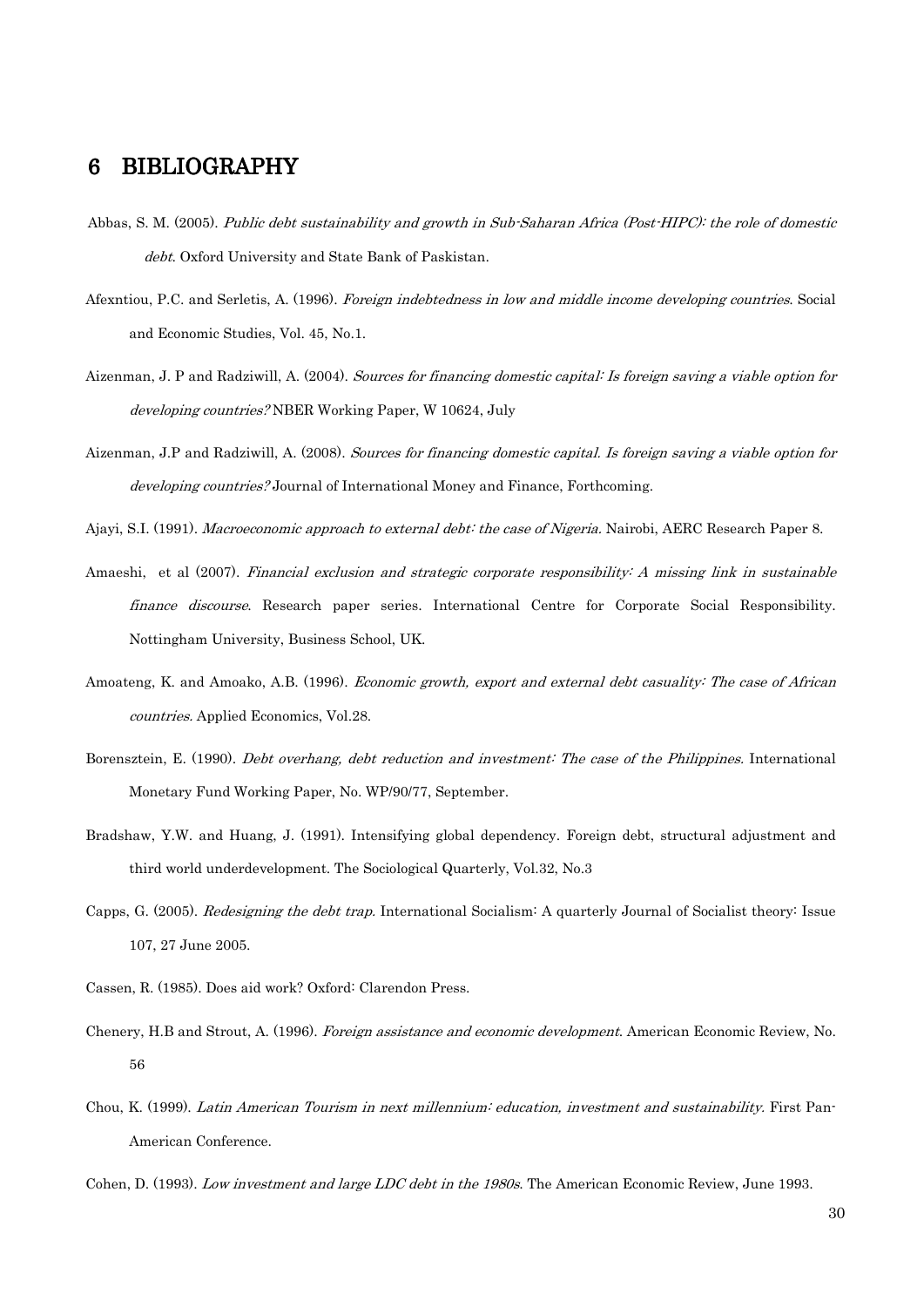- Cunningham, R.T. (1993). The effects of debt burden on economic growth in heavily indebted nations. Journal of Economic Development. Vol.18, No.1.
- Degefe, B. (1992). Growth and foreign debt. The Ethiopian Experience: 1964-86. Nairobi: AERC Research Paper 13
- Deshpande, A. (1997). The debt overhang and the disincentive to invest. Journal of Economic Development. Elsevier, Vol.  $52(1)$ .
- Dymski, G.A. (2002). The international debt crisis. Department of Economics, University of California, Riverside, USA. Published in the Handbook of Globalization, edited by Jonathan Michie, Edward Elgar, 2003.
- Easterly, W. (1999). The ghost of financing gap: testing the growth model used in the international financial institutions, Journal of Development Economics. Vol.60 N0.2
- Easterly, W. (2002). How did heavily indebted poor countries become heavily indebted? Reviewing two decades of debt relief. World Development, 30 (10).
- Eichengreen, B. and Portes, R. (1986). The anatomy of financial crises. CEPR Discussion Papers 130, C.E.P.R. **Discussion Papers**
- Elbadawi, A. I. Ndulu, J. And Ndungu (1996). *Debt overhang and economic growth in Sub-Saharan Africa.* A paper presented to the IMF/World Bank Conference on External Financing for Low Income Countries in December.
- Ferarro, V. and Rosser, M. (1994). Global debt and third world development, in Michael Kare and Daniel Thomas (eds), World Survey: Challenges for a New Century, St. Martin's Press, New York
- Fosu, A.K. (1999). The impact of external debt on economic growth in Sub-Saharan Africa. Journal of Economic Development, Vol.21, No.1.
- Froning, D.H. and Schavey, A. (2000). Breaking up a triple play on poor countries: changing U.S. Policy on Trade, Aid and Debt Relief. Heritage Foundation. Backgrounder America.
- Gazioglu, S. (2005). Emerging markets in financial crisis: capital flows, savings, debt and banking reform. Aberdeen: J-Net
- Goldman, M.B. and Olin, J.M. (1987). Confronting third World debt: The Baker and Bradley Plans. Heritage Foundation Backgrounder, American.

Griffin, K. and Enos. J. (1999). The postwar evolution of development thinking. OCDE, cited by Toussaint (2006). The World Bank's Theories on development.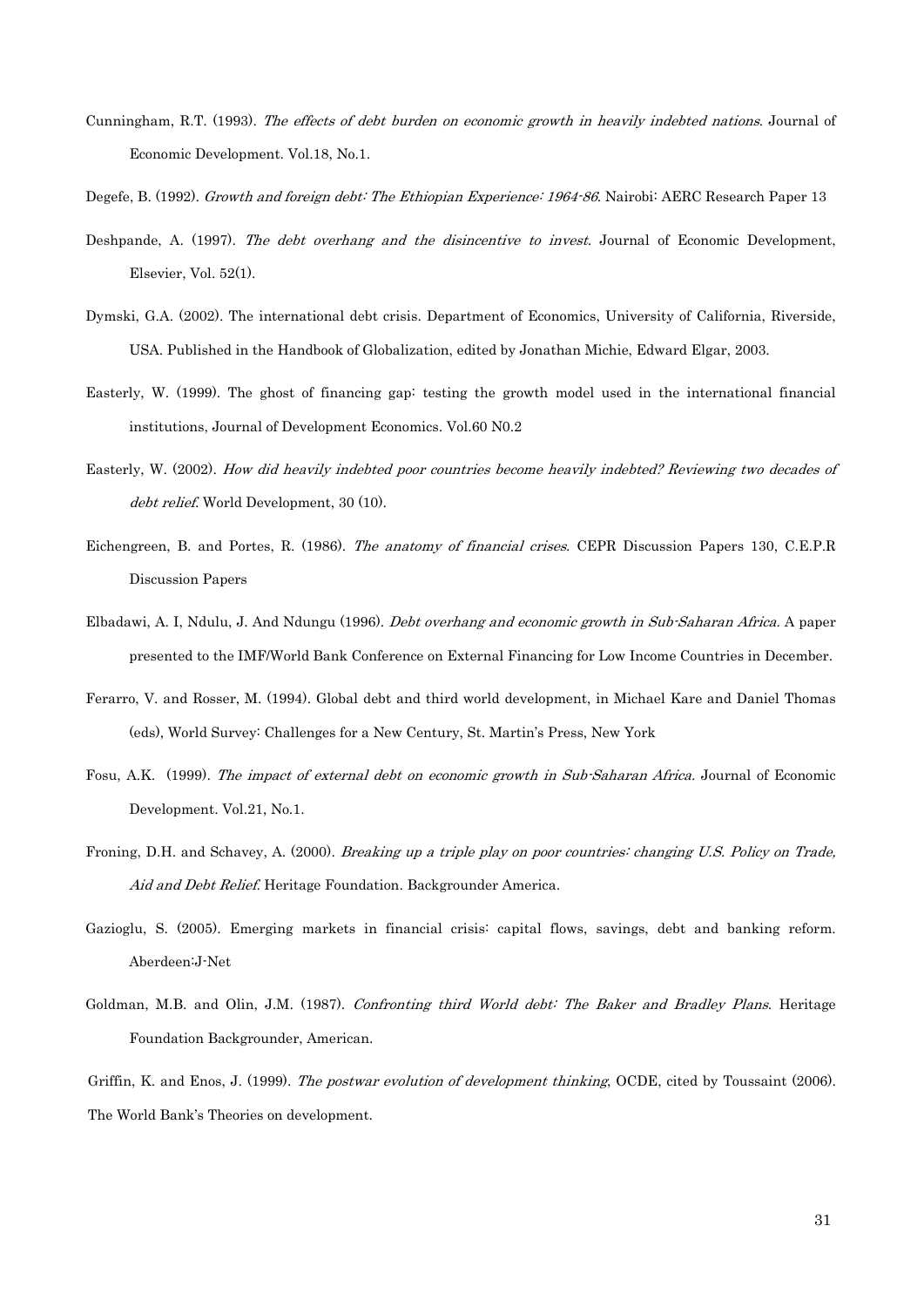- Griffin, K.B and Enos. J. L. (1970). Foreign Assistance: objectives and consequences. Economic Development and cultural change. Vol. 18, No. 3 (April)
- Hajivassiliou, V.A. (1987). The external debt repayments problem of LDC's: An econometric model based on panel data, Journal of Econometrics. Vol.36, No.1-2

Institute of Latin American Studies, The debt crisis in Latin America. Stockholm: Nalkas Gruppen

- Iyoha, M. A. (1996). External debt and economic growth in Sub-Saharan African Countries: An econometric study. A paper presented at AERC Workshop, Nairobi.
- Karagol, E. (2002). The causality analysis of external debt service and GNP: The case of Turkey. Central Bank Review, Vol. 2, No.1.
- Khor, M. (2002). "Failed States" theory can cause global anarchy. TWN Third World Network. March 4<sup>th</sup>.
- Mbaga, G.N. and Sikod, F. (2001). The impact of debt and debt service payments on investment in Cameroon. A final report presented at the AERC Biannual Research Workshop at the Grand Regency Hotel, Nairobi, May  $26 - 3.$
- Mbire, B and Atingi, M. (1997). Growth and Foreign Debt: The Ugandan Experience. AERC Research Paper 66. Nairobi.
- Ndikumana, L. and Boyce, J.K. (2003). Public debts and public assets. Explaining capital flight from Sub-Saharan African Countries. World Development, Vol. 31(1).
- Nigel, H.M.(1995). The international debt crisis from Sabrata Ghatak; Introduction to Development Economics, T.J Press
- Obstfeld, M. (1999). The economics of savings and growth, theory, evidence and implications for policy. Edited by Klaus Schmidt-Hebbel and Luis Serven, Cambridge University Press.
- Osei, B. (1995). Ghana: the burden of debt service payment under structural adjustment. Nairobi: AERC Research Paper 33
- Pattilo, C., Poirson, H. and Ricci, L. (2002). *External debt and growth*. Finance and Development: A Quarterly Magazine of IMF. Vol.39, No.2.
- Rahman, M. A. (1967). The welfare economics of foreign aid. Pakistan Development Review, Vol.7, No.2

Rockerbie, D.W. (1994). *Did debt crisis cause the investment crisis? Further Evidence.* Applied Economics, Vol.26

Root, F. (1990) International trade and investment. South-Western Publishing Company.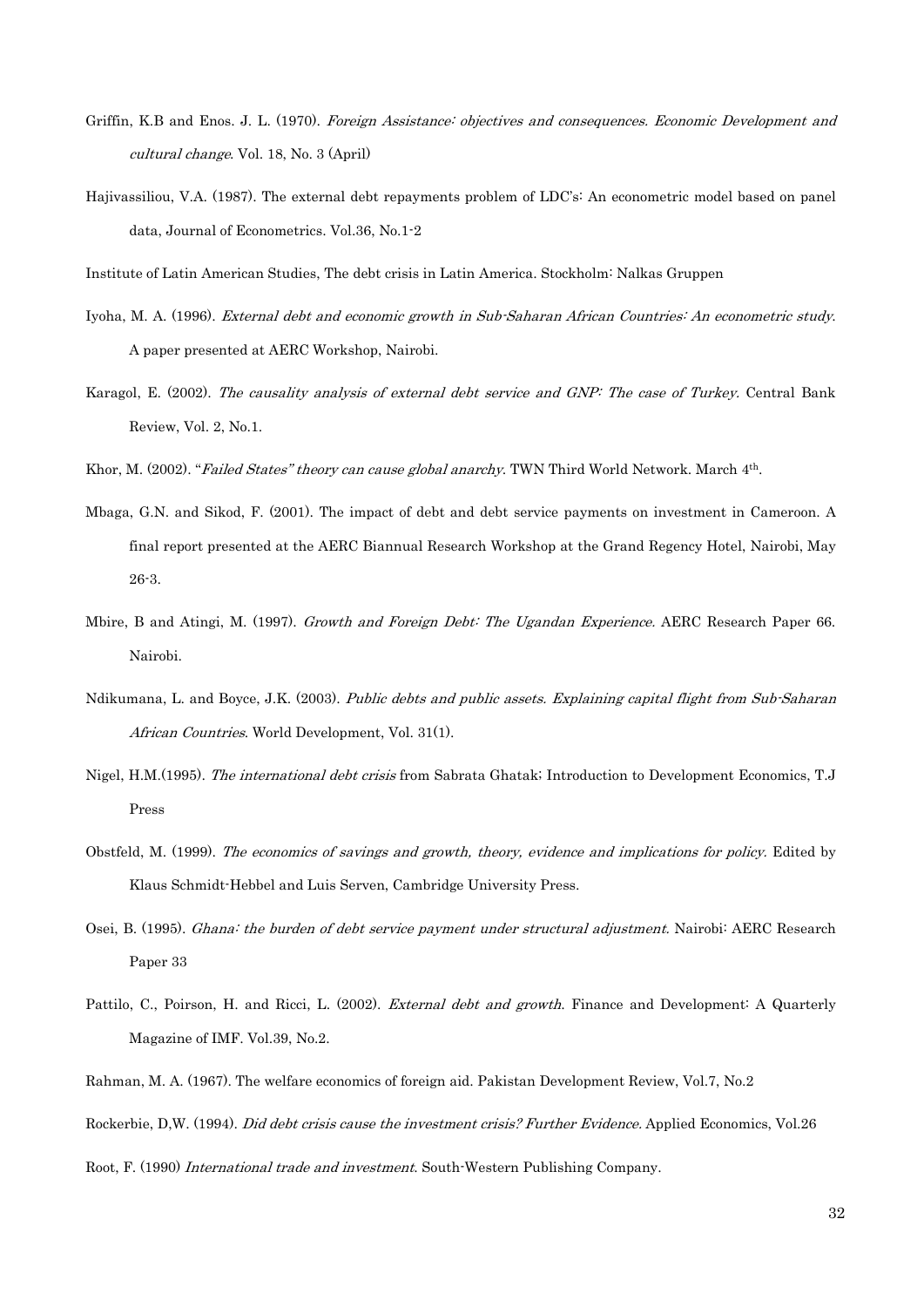- Sawada, Y. (1994). Are the heavily indebted countries solvent? Tests of inter-temporal borrowing constraints. Journal of Development Economics, Vol.45.
- Schwartz, A. (1988). International debts: what's fact and what's fiction. Economic Inquiry, Vol.27, No.1
- Sidrauski, M. (1967). Rational choice and patterns of growth in a monetary economy. American Economic Review. Vol.57, No.2.
- Strizzi, N. and Kindra, G. (1998). Foreign debt in Asia Pacific and Latin American and Caribbean region: Is there a cause for concern?MCB University Press
- Theberge, A. (1999). The Latin American debt crisis of the 1980's and its historical precursors. April 8.
- Tiepoh, G. (1997). *Debt and adjustment in the Liberian economy*. Some Policy implications. ACLAD Development. Canda.
- Tiruneh, M.W. (2004). An empirical investigation into the determinants of external indebtedness. University of Munich, Empirical Research Group, Munich and Institute of Slovak and World Economics Slovak Academy of Sciences, Bratislava, Slovakia.
- Toussaint (2006). The World Bank's Theories on development. CADTM Organization. Article Number 2190.
- United Nations (1999). World population prospects: the 1998 revision. Comprehensive Tables. New York: Population division, Department of Economic and social Affairs. Vol.1.
- Walsh, C.E. (2003). Monetary theory and policy. The MIT Press, Cambridge, Massachusetts, London, England.
- Weisskopf (1972). The impact of foreign capital inflow (eds.). Studies in International Economics. Journal of International Economics 2 (Feb.1970). 1972), North Holland Publishing Company.
- Were, M. (2001). The impact of external debt on economic growth and private investment in Kenya: An empirical assessment. Kenya Institute for Public Policy Research and Analysis. Kenya
- World Bank (1993). Implementing the World Bank's Strategy to reduce poverty: progress and challenges. World Bank, Washington D.C, USA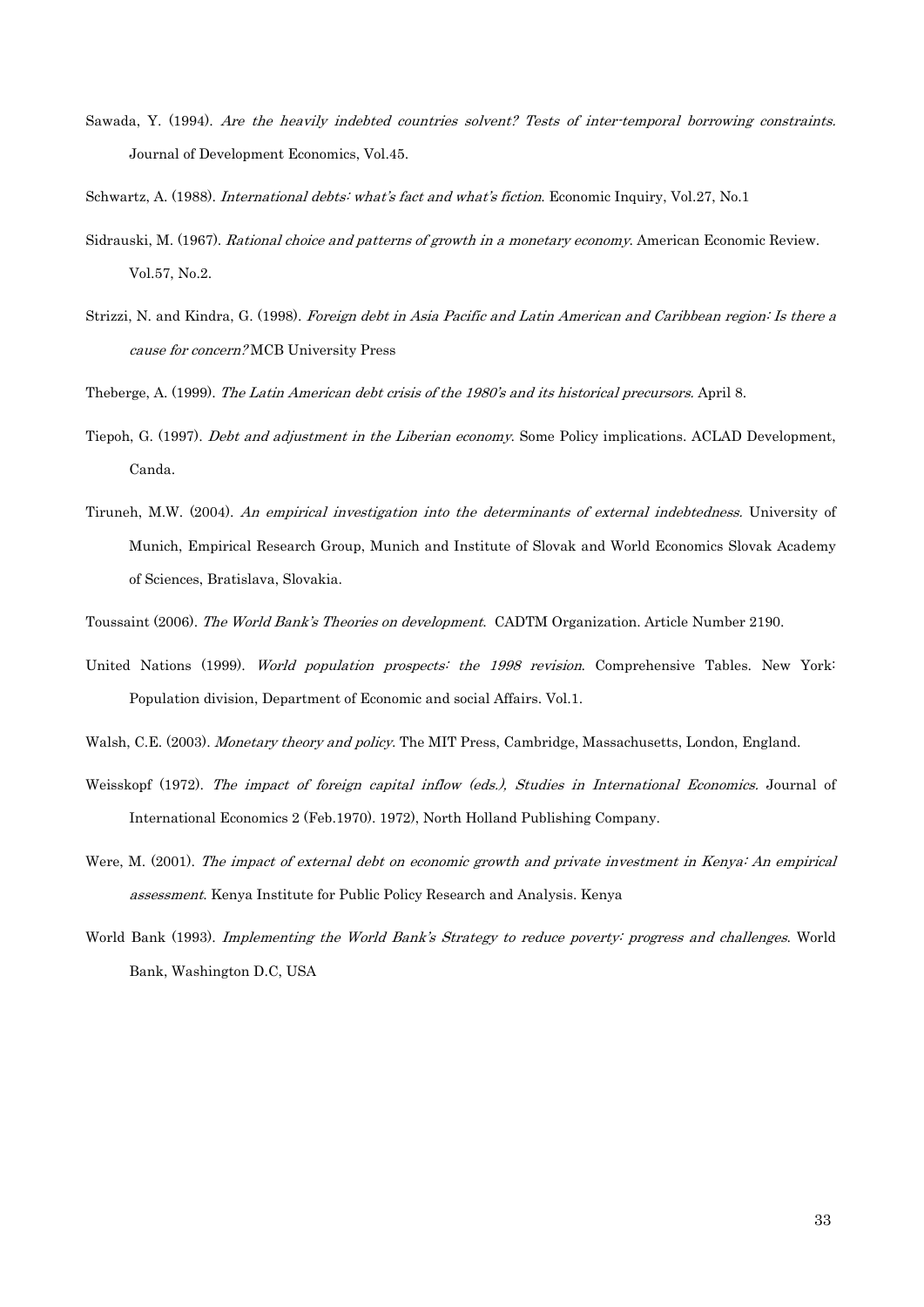# 7 APPENDIX

# Table A1. Description of variables

| Name of Variable                                         | Description                                                                                                                                                                                                                                                                                                                                                                           |  |  |  |
|----------------------------------------------------------|---------------------------------------------------------------------------------------------------------------------------------------------------------------------------------------------------------------------------------------------------------------------------------------------------------------------------------------------------------------------------------------|--|--|--|
| Gross Domestic Savings as a %GDP                         | Gross domestic savings are calculated as GDP less final consumption<br>(total consumption) expressed as a percentage of GDP                                                                                                                                                                                                                                                           |  |  |  |
| Foreign Debt as a% GDP                                   | Total external debt as defined by WDI deals with is the sum of public,<br>publicly guaranteed, and private nonguaranteed long-term debt, use of<br>IMF credit, and short-term debt. Annual foreign debt expressed as a<br>percentage of GDP                                                                                                                                           |  |  |  |
| Net Foreign Debt inflows outstanding as<br>a % of GDP    | Net foreign debt inflows outstanding calculated as current foreign debt<br>in period time $t(E_t)$ minus previous year value of stock of foreign debt<br>inflows $(E_{t-1})$                                                                                                                                                                                                          |  |  |  |
| <b>Fixed Capital Formation in millions</b>               | Fixed capital formation as defined as WDI (formerly gross domestic<br>fixed investment) includes land improvements (fences, ditches, drains,<br>and so on); plant, machinery, and equipment purchases; and the<br>construction of roads, railways, and the like, including schools, offices,<br>hospitals, private residential dwellings, and commercial and industrial<br>buildings. |  |  |  |
| Foreign Direct Investment as percentage<br>of GDP        | Foreign direct investment net inflows as a ratio of GDP, calculated as<br>FDI net inflows in US dollars over the current GDP in US dollars for<br>each country.                                                                                                                                                                                                                       |  |  |  |
| Imports as percentage of GDP                             | Value of goods and services received from rest as reported by WDI as a<br>ratio of GDP                                                                                                                                                                                                                                                                                                |  |  |  |
| Gross Domestic Product per capita                        | GDP <i>per capita</i> as reported by WDI                                                                                                                                                                                                                                                                                                                                              |  |  |  |
| Real interest rate                                       | Lending interest rate adjusted for inflation (GDP deflator)                                                                                                                                                                                                                                                                                                                           |  |  |  |
| Total debt service                                       | Total debt service defined by WDI as the sum of principal repayments<br>and interest actually paid in foreign currency, goods, or services on<br>long-term debt, interest paid on short-term debt and repayments<br>(repurchases and charges) to the IMF.                                                                                                                             |  |  |  |
| Multilateral debt service as percentage of<br><b>GDP</b> | Multilateral debt service is the repayment of principal and interest to<br>the World Bank, regional development banks, and other multilateral<br>agencies as percentage of GDP. (WDI)                                                                                                                                                                                                 |  |  |  |